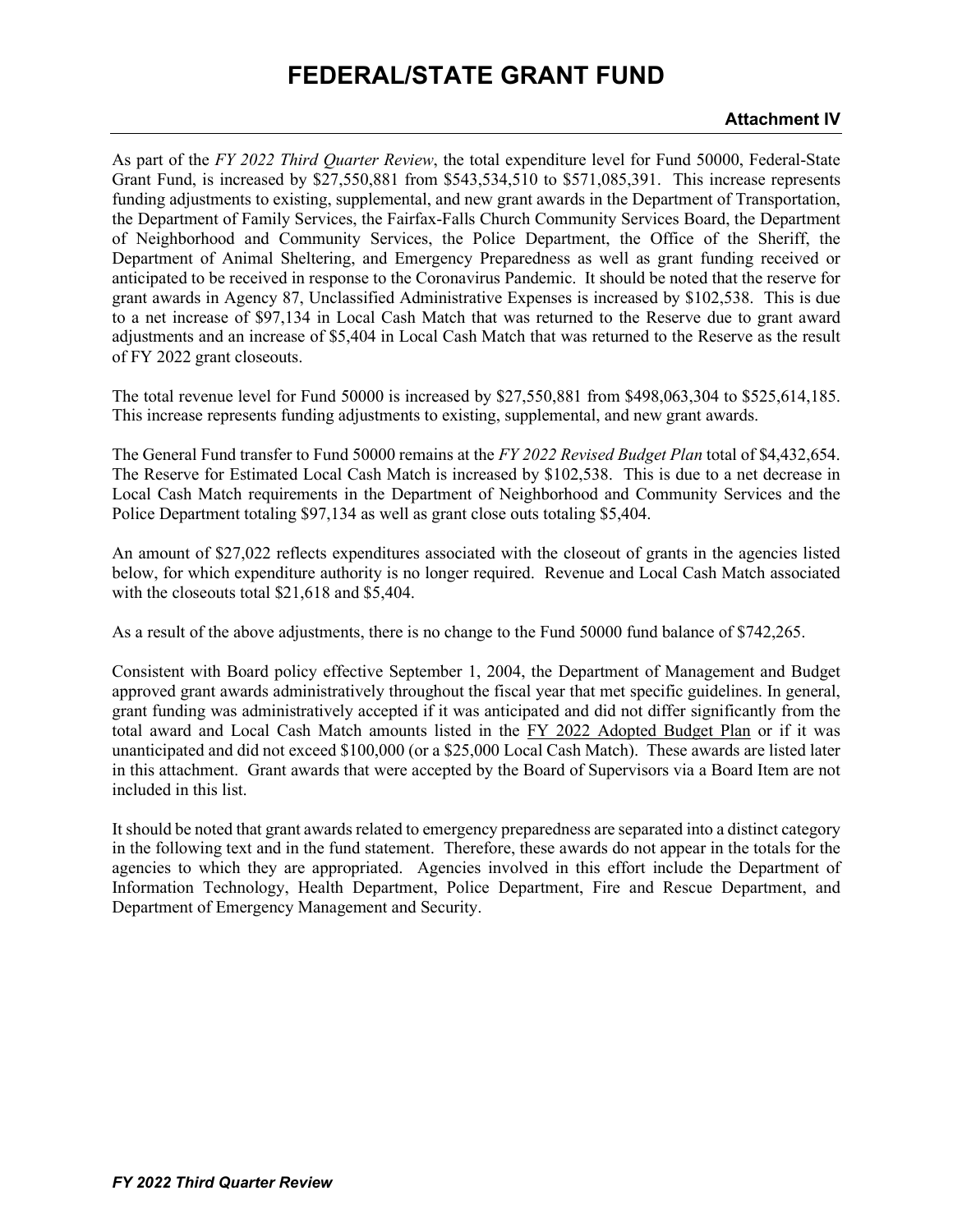### **GRANT CLOSE OUTS**

The following grants are closed out as part of regular closeout for program years for which expenditure authority is no longer required:

#### **Department of Housing and Community Development**

• 1380100-2020 - Continuum of Care (CoC) Planning Grant

### **Fairfax County Public Library**

• 1520004-2020 - Libraries Lead with Digital Skills - TJ Branch

#### **Department of Family Services**

- 1670003-2021 Domestic Violence Prevention and Services Grant
- 1670095-2017 WIOA Branding Grant

#### **Health Department**

- 1710015-2020 NACCHO Mentorship Program for the Retail Program Standards
- 1710018-2020 Tobacco Use Control Project
- 1710020-2019 Retail Standards Grant Program 2019 Audit Project
- 1710021-2019 Retail Standards Grant Program 2019 Training Project
- 1710029-2017 NACCHO Medical Reserve Corps Challenge Award

#### **Office to Prevent and End Homelessness**

- 1730004-2020 Emergency Solutions Grant (HUD PY 2019)
- 1730006-2019 CoC Planning Grant (HUD)

#### **Circuit Court and Records**

• 1800003-2021 - Virginia Circuit Court Records Preservation Program

#### **Police Department**

• 1900032-2021 - VOCA Victim Witness Assistance Program

#### **Fire and Rescue Department**

• 1920019-2017 - Fire Prevention and Safety

#### **Emergency Preparedness**

- 1HS0002-2019 HazMat Foam Team Training & Equipment (FRD)
- 1HS0009-2019 Technical Rescue Team (FRD)

#### *FY 2022 Third Quarter Review*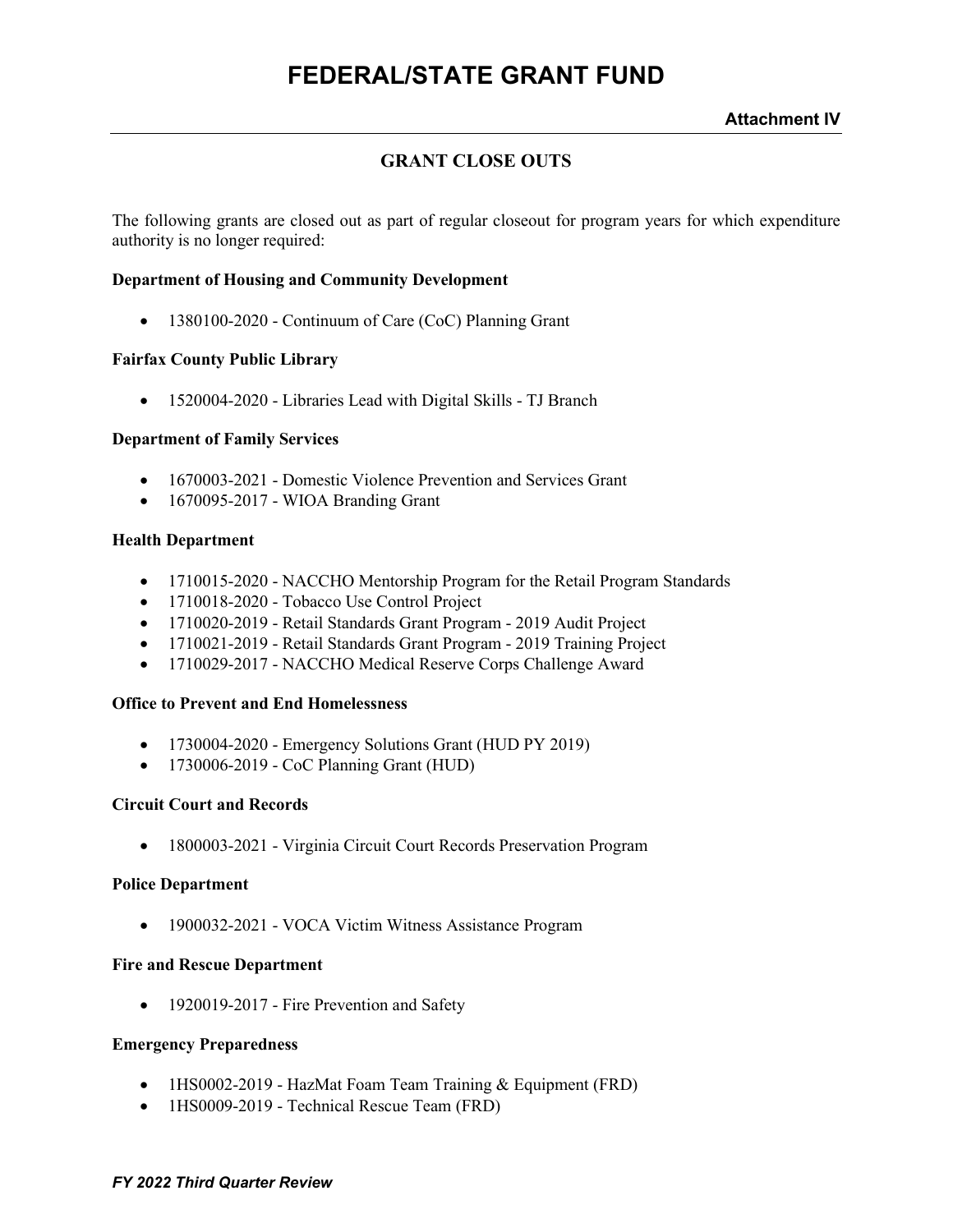- 1HS0011-2018 Radio Cache Support NoVA (FRD)
- 1HS0086-2019 Geospatial Data Exchange and Index Program (DIT)
- 1HS0087-2019 Identity and Access Management Services (IAMS) (DIT)

### **NEW AWARDS AND AMENDMENTS TO EXISTING GRANTS**

#### **Department of Transportation \$6,819,781**

An increase of \$6,819,781 to both revenues and expenditures to the Department of Transportation is the result of the following adjustment:

• A net increase of \$6,819,781 to both revenue and expenditures is included for the Springfield Park and Ride and Transit Center, grant 1400040-2011. Funding from the Virginia Department of Transportation, along with funds previously received from the Federal Transportation Administration, supports the construction of a commuter parking facility with a multi-modal transportation center to meet long-term parking, carpooling, and transit needs. There are no positions associated with this grant and required local funds in the amount of \$4,145,444 are available in Fund 40010, County and Regional Transportation Projects.

As a result of this adjustment, and the carryover of unexpended balances, the *FY 2022 Revised Budget Plan* for the Department of Transportation is \$158,382,280.

#### **Department of Family Services by S2,102,594**

An increase of \$2,102,594 to both revenues and expenditures to the Department of Family Services is the result of the following adjustments:

- An increase of \$1,950,694 to both revenues and expenditures is included for the Inova Health System Grant, 1670010-2022, as a result of an award from Inova Health System. Funding covers the personnel costs of 15/15.0 FTE grant positions stationed at the Inova Fairfax and Inova Mount Vernon Hospitals for the purposes of identifying, accepting, and processing applications for financial/medical assistance of hospitalized County residents. The County is under no obligation to continue these positions when the grant funding expires. This award covers the period from January 1, 2022, through December 31, 2022. Inova reimburses Fairfax County for 100 percent of all personnel services costs for the positions. There is no Local Cash Match associated with this award.
- An increase of \$151,900 to both revenues and expenditures is included for the WIOA National Emergency Grant, 1670100-2022, as a result of an award from the Virginia Community College System. Funding will provide disaster relief employment opportunities, employment, training, and supportive service delivery to dislocated workers who have been adversely impacted by the COVID-19 pandemic. The grant period runs from March 1, 2022, through August 31, 2022. There are no positions associated with this funding and no Local Cash Match is required.

As a result of these adjustments, the grant closeouts listed above, and the carryover of unexpended balances, the *FY 2022 Revised Budget Plan* for the Department of Family Services is \$27,816,264.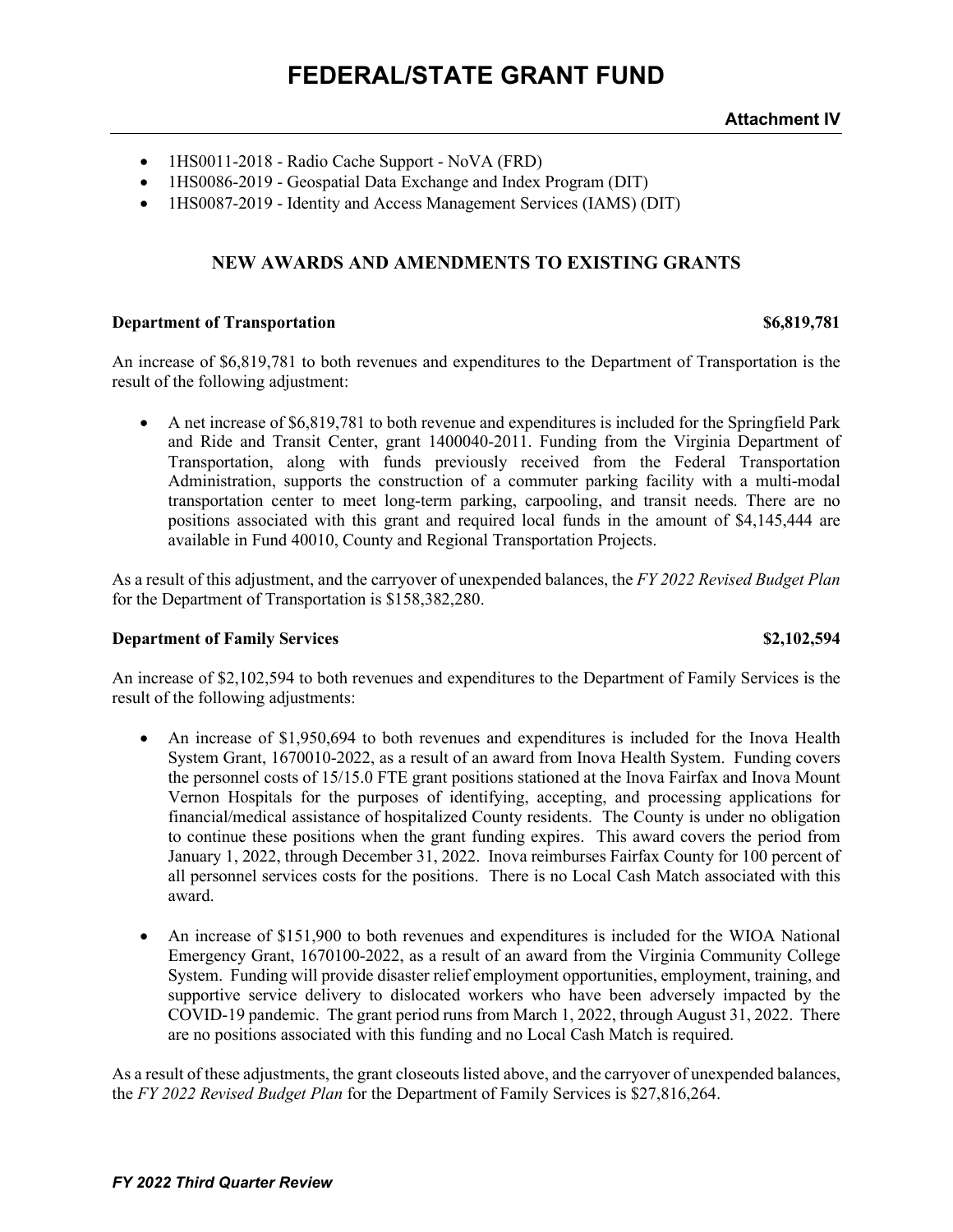#### **Fairfax-Falls Church Community Services Board \$83,333**

An increase of \$83,333 to both revenues and expenditures to the Fairfax-Falls Church Community Services Board is the result of the following adjustment:

• An increase of \$83,333 to both revenues and expenditures is included for the VA State Opioid Response (SOR) Prevention grant, 1760057-2022, as a result of additional funding from the Department of Behavioral Health and Developmental Services. This grant addresses the current opioid crisis by utilizing the most effective research-based strategies identified by the Partnership for Success (PFS) Evidence Based Work Group (EBWG) to address opioid misuse. The grant period is from October 1, 2021, to September 29, 2022. No positions are associated with this award and no Local Cash Match is required.

As a result of this adjustment, and the carryover of unexpended balances, the *FY 2022 Revised Budget Plan* for the Fairfax-Falls Church Community Services Board is \$68,551,823.

### **Department of Neighborhood and Community Services \$4,889,560**

An increase of \$4,889,560 to revenues, expenditures and Local Cash Match to the Department of Neighborhood and Community Services is the result of the following adjustments:

- An increase of \$66,354 to revenues, expenditures, and Local Cash Match is included for the USDA Summer Lunch Program Grant, 1790001-2021, as a result of an award from the Virginia Department of Education, Office of School Nutrition Programs. The U.S. Department of Agriculture (USDA) Summer Lunch Program provides free lunches to all children 18 years of age or younger who attend eligible sites or any other approved community location during the summer months. This grant supported the distribution of nutritious lunches to children at NCS Teen and Middle School Community Sites throughout the County for the grant period of June 14, 2021, through August 20, 2021. There is a required Local Cash Match of \$23,392 which is available from the unanticipated Local Cash Match reserve. No positions are associated with this award.
- An increase of \$255,432 to both revenues and expenditures is included for the USDA Child and Adult Care Food Program (CACFP) Grant, 1790030-2021, as a result of a supplemental award from the U.S. Department of Agriculture through the Virginia Department of Health. The funding supports additional costs incurred by program sponsors and providers for the time period of October 1, 2020, through September 30, 2021, as a result of the COVID-19 pandemic. This includes support for 8/8.0 FTE existing grant positions. The County is under no obligation to continue funding these positions when grant funding expires. No Local Cash Match is required to accept this award.
- An increase of \$3,363,100 to both revenues and expenditures is included for the USDA Child and Adult Care Food Program (CACFP) Grant, 1790030-2022, as a result of an award from the U.S. Department of Agriculture through the Virginia Department of Health. The grant provides partial reimbursement for snacks served to children in family day care homes. Funds also provide for nutrition training, monitoring, and technical assistance. The program serves children up to age 12 in approved day care homes. Funding will be used to support 8/8.0 FTE existing grant positions for the time period October 1, 2021, to September 30, 2022. The County is under no obligation to continue funding these positions when grant funding expires. There is no Local Cash Match associated with this award.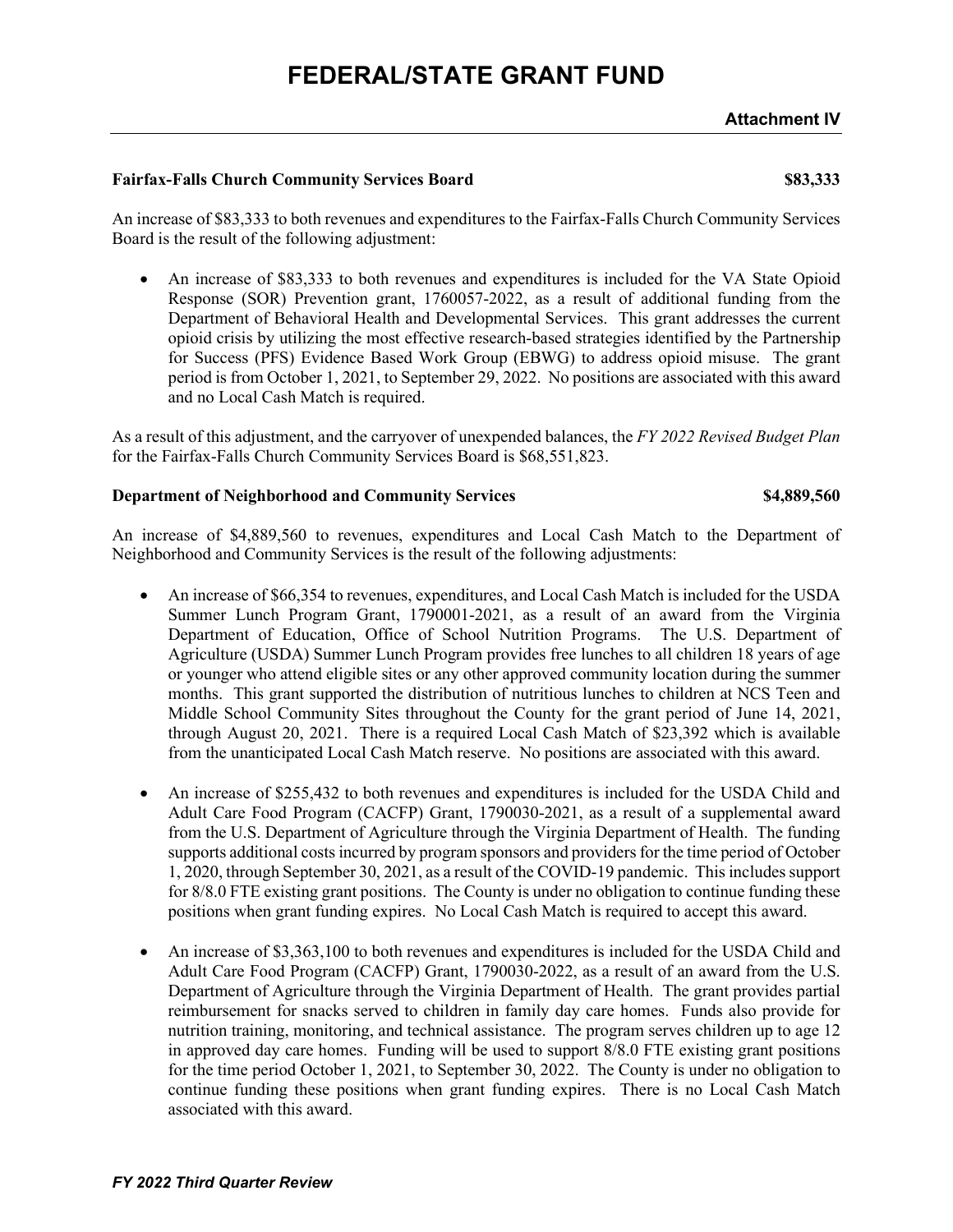- An increase of \$992,760 to both revenues and expenditures is included for the USDA At-Risk Centers - School Year Program Grant, 1790032-2022, as a result of an award from the Virginia Department of Education. The program provides partial reimbursement for snacks served to atrisk children in the after-school School-Age Child Care (SACC) program. The program serves children in kindergarten through sixth grade. The grant period is October 1, 2021, through September 30, 2022. No positions are supported by the funding, and no Local Cash Match is required to accept this award.
- An increase of \$174,312 to both revenues and expenditures is included for the USDA Child and Adult Care Food Program (CACFP) Summer Food Service Program (SFSP) Grant, 1790037-2021, as a result of an award from the Virginia Department of Education, Office of School Nutrition Programs. The U.S. Department of Agriculture (USDA) Summer Lunch Program provides free lunches to all children 18 years of age or younger who attend eligible sites or any other approved community location during the summer months. This grant supported the distribution of nutritious lunches to children at Camp Fairfax sites throughout the County for the grant period of June 21, 2021, through August 13, 2021. There are no positions associated with this award and no Local Cash Match is required.
- An increase of \$37,602 to both revenues and expenditures is included for the USDA Child and Adult Care Food Program (CACFP) At-Risk Centers - Supporting Return to School Grant, 1790044-2021, as a result of a supplemental award from the Virginia Department of Education. The program provided meals to children participating in programs available at 47 Supporting Return to School centers during the COVID-19 pandemic, and this funding is to support additional costs incurred by program sponsors and providers. The grant period was the 2020-2021 school year. No positions are supported by the funding, and no Local Cash Match is required to accept this award.

As a result of these adjustments, and the carryover of unexpended balances, the *FY 2022 Revised Budget Plan* for the Department of Neighborhood and Community Services is \$42,551,934.

### **Police Department (\$47,277) (\$47,277)**

A net decrease of \$47,277 to revenues, expenditures and Local Cash Match to the Police Department is the result of the following adjustments:

- A net increase of \$73,140 to both revenues and expenditures is included for the Police Department's Seized Funds grants, 1900001-1988, 1900002-1988, 1900005-1988, and 1900006-1988, due to the release of funds by both federal and state jurisdictions as a result of asset seizures stemming from illegal narcotics, gambling, and other related activities, and interest income. Of this amount, an increase of \$43,469 is included for grant 1900001-1988, an increase of \$29,903 is included for grant 1900002-1988, an increase of \$160 is included for grant 1900005-1988, and a decrease of \$392 is included for grant 1900006-1988. The expenditure of forfeited funds can only be made for law enforcement purposes. No Local Cash Match is required and no positions are supported by the funding.
- A decrease of \$120,526 to expenditures and Local Cash Match is included for the VOCA Victim Witness Assistance Program, 1900032-2022, as a result of funding adjustments from the Virginia Department of Criminal Justice Services. Funding will support services for underserved victims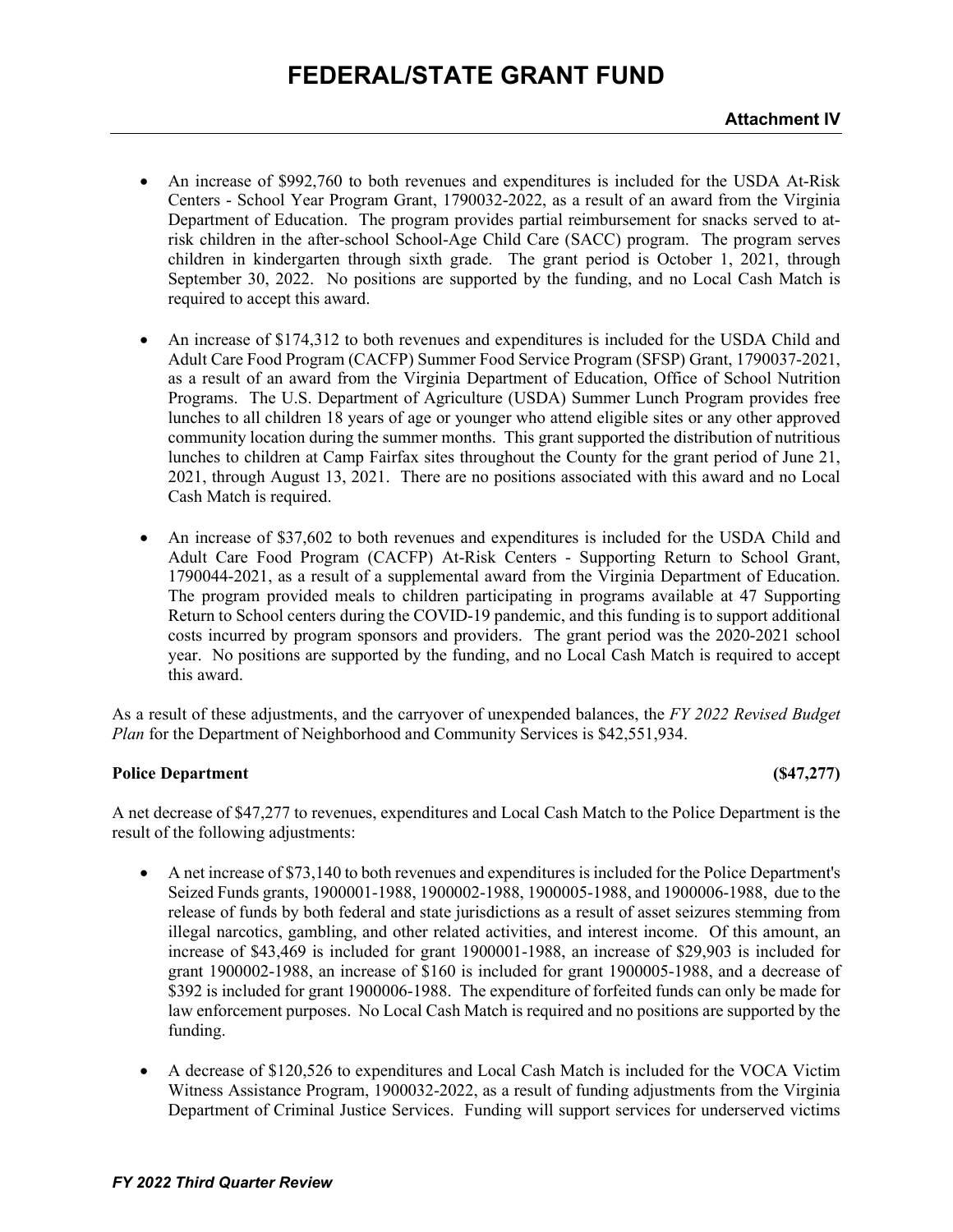### **Attachment IV**

and witnesses to crime in the Hispanic community by providing on-scene crisis stabilization counseling, community and emergency personnel briefings, critical incident response, judicial advocacy, court accompaniment, case management, follow-up services, and information and referral. There are 3/3.0 FTE grant positions associated with this award. The County is under no obligation to continue these positions once grant funding has expired. The Local Cash Match of \$120,526 has been waived by the state; therefore, the Local Cash Match is being returned to the Reserve for Estimated Local Cash Match.

• An increase of \$109 to both revenues and expenditures is included for the Police Department's Northern Virginia Gang Task Force Seized Funds grant, 1900035-2021, due to the release of funds by both federal and state jurisdictions as a result of asset seizures stemming from illegal narcotics, gambling, and other related activities, and interest income. The expenditure of forfeited funds can only be made for law enforcement purposes. No Local Cash Match is required and no positions are supported by the funding.

As a result of these adjustments, the grant closeout listed above, and the carryover of unexpended balances, the *FY 2022 Revised Budget Plan* for the Police Department is \$7,151,472.

#### **Office of the Sheriff \$33,296**

An increase of \$33,296 to both revenues and expenditures to the Office of the Sheriff is the result of the following adjustment:

• An increase of \$33,296 to both revenues and expenditures is included for the HIDTA - Star 360 -Inmate Drug Treatment Grant, 1910004-2021, as a result of an award from the Washington/Baltimore High Intensity Drug Trafficking Area. Funding supports the Star 360: Wraparound Support for Reentry Program, which is an evidence-based pre-release and reentry multi-faceted program designed to provide holistic wraparound substance abuse treatment and recovery services to mitigate against key risk factors associated with recidivism. There are 2/2.0 FTE grant positions associated with this funding. The County is under no obligation to continue funding this position once the grant has expired. There is no Local Cash Match associated with this award.

As a result of this adjustment, and the carryover of unexpended balances, the *FY 2022 Revised Budget Plan* for the Office of the Sheriff is \$334,870.

#### **Department of Animal Sheltering**   $\begin{array}{c} 864,334 \end{array}$

An increase of \$64,334 to both revenues and expenditures to the Department of Animal Sheltering is the result of the following adjustments:

- An increase of \$50,569 to both revenues and expenditures is included for the DMV Animal Friendly License Plate Grant, 1960001-2000, as a result of an award from the Virginia Department of Motor Vehicles (DMV). These funds represent Fairfax County's share of the Animal Friendly License Plate sales and are used for supporting sterilization programs for dogs and cats. There is no Local Cash Match and no positions are associated with this award.
- An increase of \$13,765 to both revenues and expenditures is included for the Spay and Neuter Program, 1960002-2009. Funding for this grant is provided by voluntary contributions from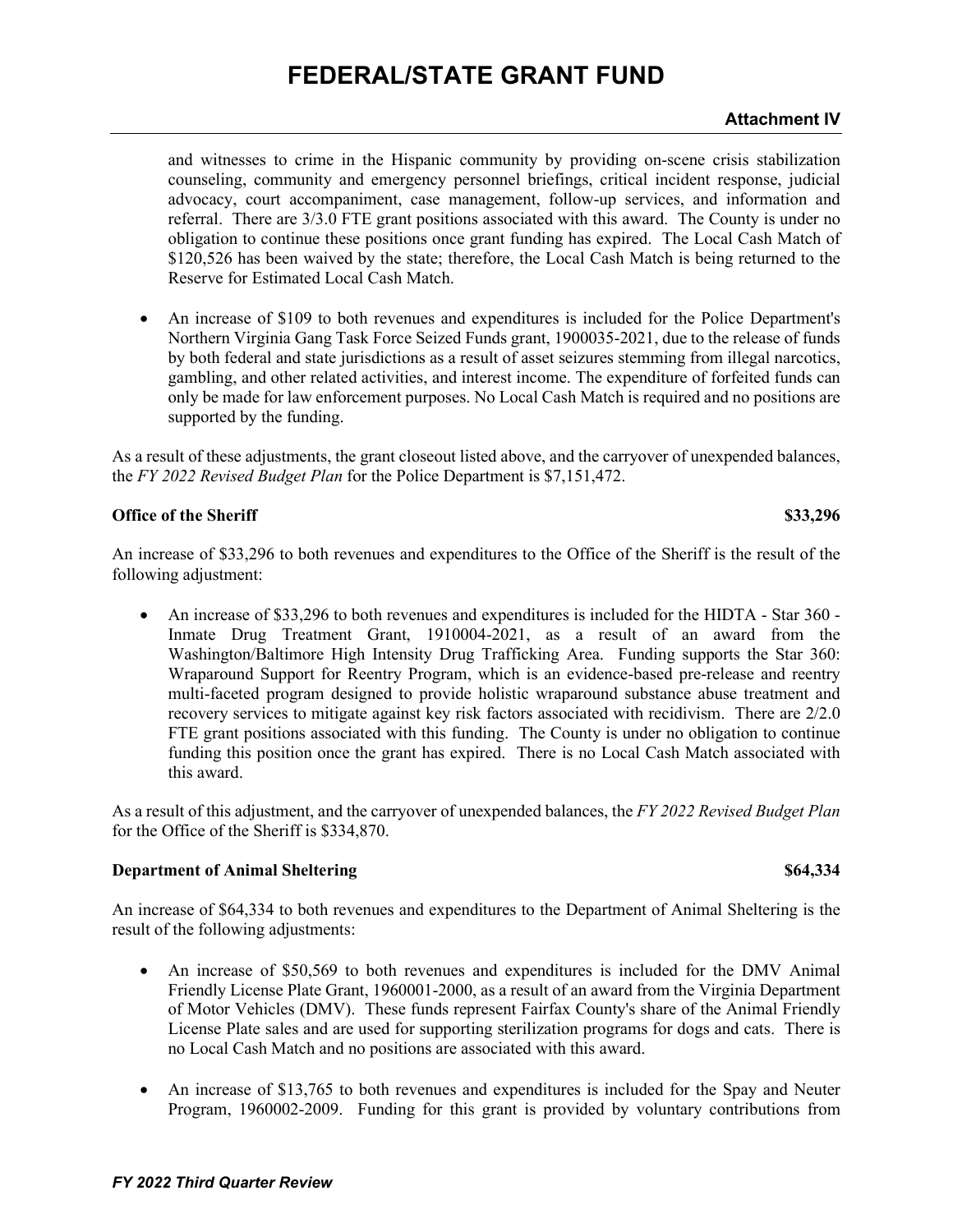#### **Attachment IV**

individual State income tax refunds for a Spay and Neuter Fund. The Virginia Department of Taxation distributes contributions to localities on an annual basis. Funds must be used for the provision of low-cost spay and neuter surgeries or funds may be made available to any private, non-profit sterilization programs for dogs and cats in the locality. These funds do not support any positions and no Local Cash Match is required.

As a result of these adjustments, and the carryover of unexpended balances, the *FY 2022 Revised Budget Plan* for the Department of Animal Sheltering is \$183,411.

#### **Emergency Preparedness \$2,769,705**

An increase of \$2,769,705 to both revenues and expenditures to Emergency Preparedness is the result of the following adjustments:

- An increase of \$359,750 to both revenues and expenditures is included for the Geospatial Data Exchange and Index (GDX) Program, 1HS0086-2022, as a result of an award from the Metropolitan Washington Council of Governments (MWCOG). The funding will support continued sharing of map feeds of vehicle incident locations between jurisdictions, tiers of governments, and regional partners. There are no positions associated with this award and no Local Cash Match is required.
- An increase of \$354,675 to both revenues and expenditures is included for the Identity and Access Management Services (IAMS) Program, 1HS0087-2022, as a result of an award from the Metropolitan Washington Council of Governments (MWCOG). The funding will continue allowing authorized first responders and other homeland security and public safety personnel to access IAMS-enabled regional applications. There are no positions associated with this award and no Local Cash Match is required.
- An increase of \$2,055,280 to both revenues and expenditures is included for the Mobile Automated Fingerprint Identification System (AFIS) Grant, 1HS0088-2022, as a result of an award from the Metropolitan Washington Council of Governments (MWCOG). These pass-through funds from the U.S. Department of Homeland Security, Urban Area Security Initiative (UASI), provide for rapid search of latent fingerprints from crime scenes developed through the arrest/booking process from multiple agencies in the National Capital Region. No positions are associated with this award and no Local Cash Match is required.

As a result of these adjustments, the grant closeouts listed above, and the carryover of unexpended balances, the *FY 2022 Revised Budget Plan* for Emergency Preparedness is \$19,834,418.

### **COVID-19 Funding \$1,460,039**

An increase of \$1,460,039 to both revenues and expenditures to the COVID-19 Funding is the result of the following adjustments:

• An increase of \$139,300 to both revenues and expenditures is included for the Fairfax County Park Authority Child Care Stabilization - American Rescue Plan Act Grant, 1CV5102-2022, as a result of an award from the Virginia Department of Education. This grant will be used to support the Lee District Preschool and Spring Hill Preschool to help each program remain open to provide child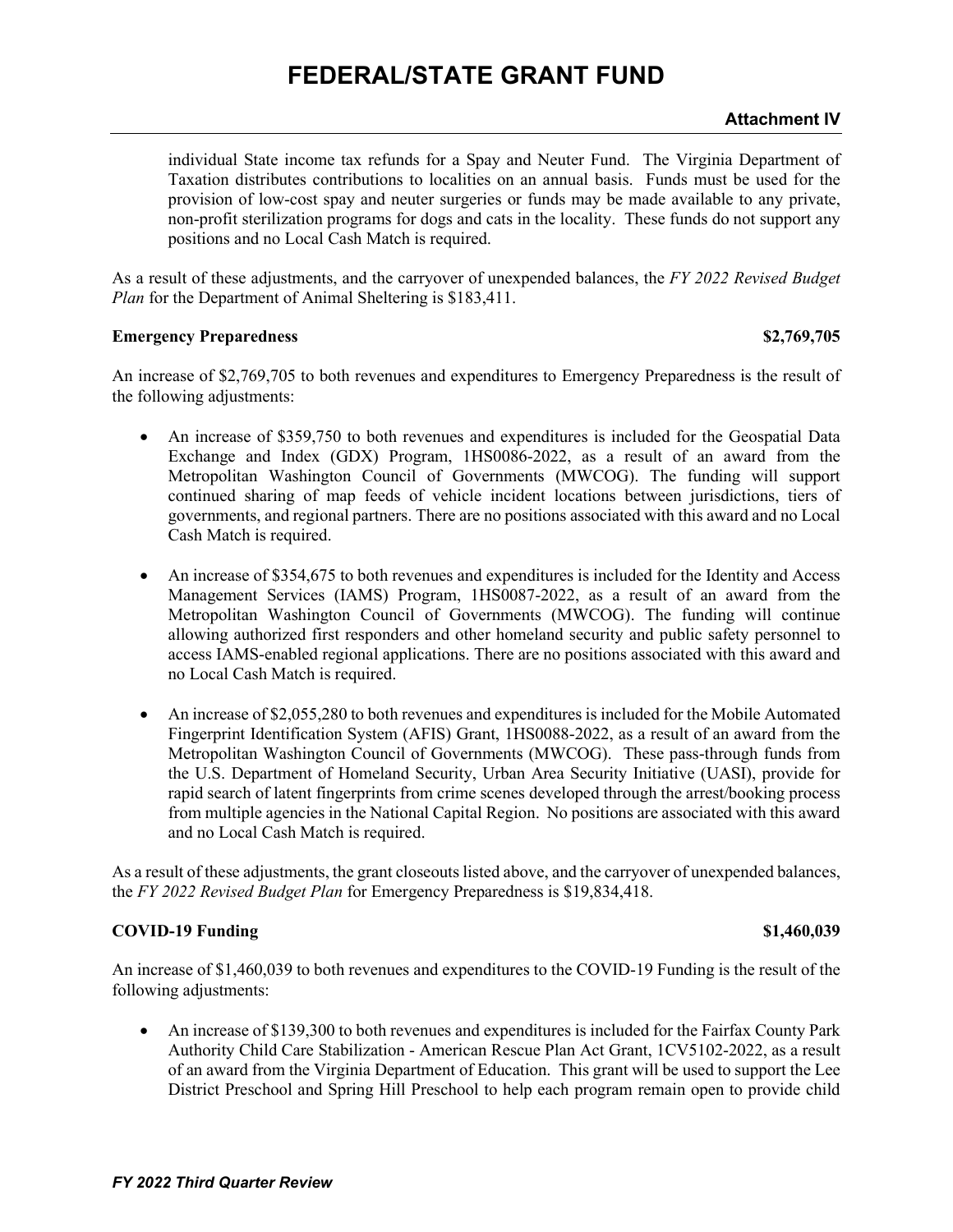care as well as comply with the new COVID-19 health and safety requirements and emergency actions. There are no positions associated with this award and no Local Cash Match is required.

- An increase of \$114,242 to both revenues and expenditures is included for the COVID-19 Independent Living Grant, 1CV6715-2022, as a result of a supplemental award from the Virginia Department of Social Services (VDSS). This funding will provide programmatic flexibilities which address the critical financial needs of youth and young adults who are or were formerly in foster care regardless of the current maximum age for foster care under the laws and policies of VDSS. The grant period is from June 1, 2021, through May 31, 2022. There are no positions associated with this award and no Local Cash Match is required.
- An increase of \$191,251 to both revenues and expenditures is included for the Adult Protective Services (APS) - American Rescue Plan Act Grant, 1CV6720-2022, as a result of an award from the Virginia Department of Social Services (VDSS). This funding will provide resources to enhance, improve, and expand the ability of APS to investigate allegations of abuse, neglect, and exploitation. The grant period is from January 1, 2022, through September 30, 2023. There are no positions associated with this award and no Local Cash Match is required.
- An increase of \$432,000 to both revenues and expenditures is included for the Prince William County ELEVATE Initiative Grant, 1CV6722-2022, as a result of an award from the SkillSource Group, Inc. The funding will support the ELEVATE Initiative to reach community residents, workers, and companies in Prince William County and help provide resources to elevate existing job skills for the current workforce, provide newly skilled workers to fill open positions in County businesses, and provide educational credentials to the undereducated. SkillSource Group, Inc. is contracting Fairfax County Department of Family Services, the current Northern Virginia Workforce Innovation and Opportunity Act (WIOA) One-Stop Operator, to provide services for this award. The grant period runs from March 1, 2022, through October 31, 2024. Three vacant positions were redeployed from WIOA grants to support the ELEVATE Initiative activities and will be returned to WIOA after the grant expires. No Local Cash Match is required.
- An increase of \$436,246 to both revenues and expenditures is included for the Infant and Toddler Connection (ITC) IDEA Part C American Rescue Plan Act Grant, 1CV7907-2022, as a result of a one-time award from the Virginia Department of Behavioral Health and Developmental Services. This award supports the Infant & Toddler Connection of Fairfax-Falls Church, which provides evaluations and early intervention services to eligible infants and toddlers who have a developmental delay and who are younger than three years old. The grant period runs from January 1, 2022, to June 30, 2022. There are no positions associated with this grant and no Local Cash Match is required.
- An increase of \$147,000 to both revenues and expenditures is included for the Fairfax County Employees' Child Care Center (ECCC) Child Care Stabilization Grant, 1CV7908-2022, as a result of an award from the Virginia Department of Education. This grant will be used to support ECCC as they remain open to care for children of essential personnel and comply with the new health and safety requirements set by Governor Northam and the VDSS Commissioner during the COVID-19 pandemic. There are no positions associated with this award and no Local Cash Match is required.

As a result of these adjustments, and the carryover of unexpended balances, the *FY 2022 Revised Budget Plan* for the COVID-19 Funding is \$109,223,602.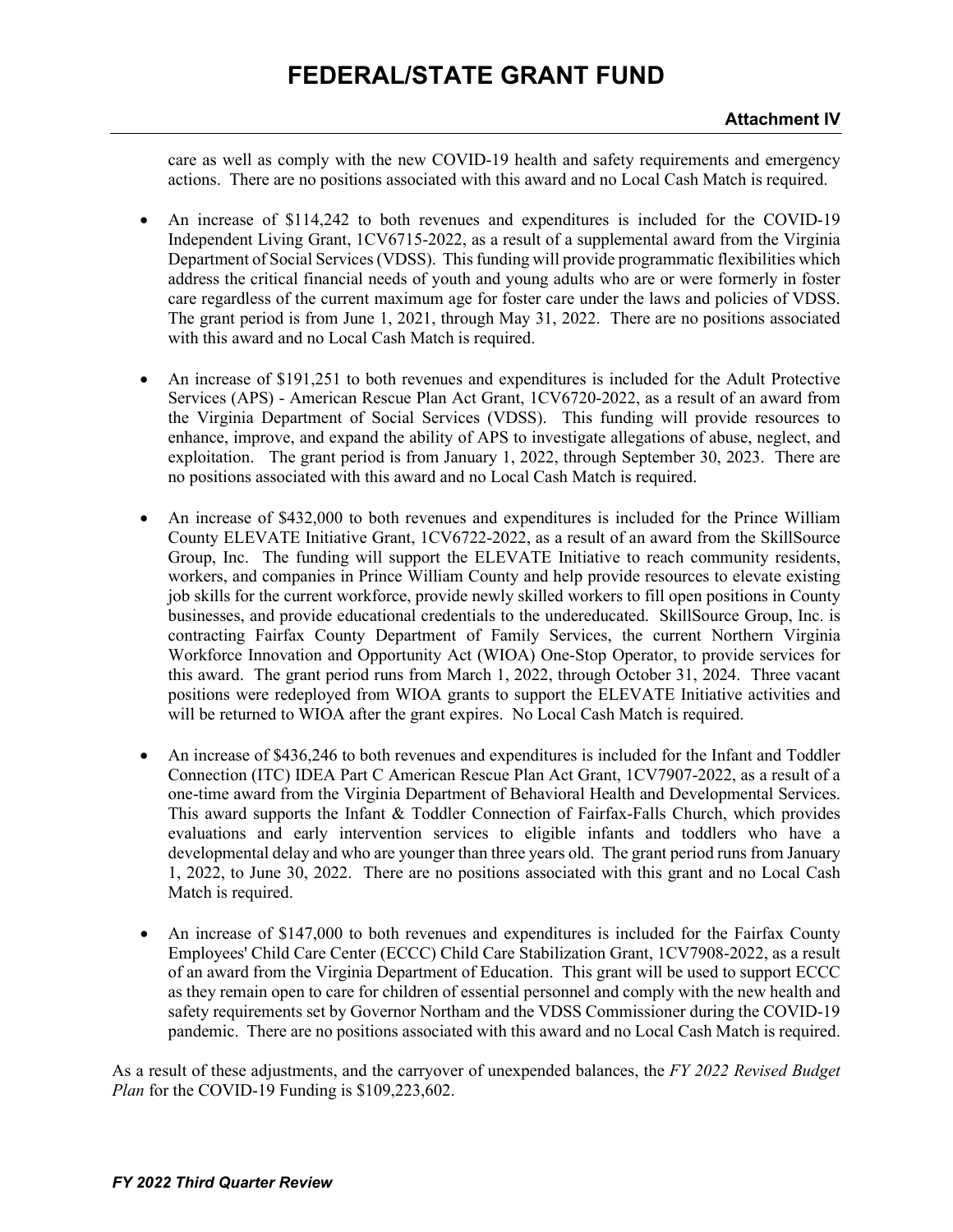**Attachment IV**

#### **COVID-19 FEMA Public Assistance \$9,300,000**

A net increase of \$9,300,000 to both revenues and expenditures to the COVID-19 FEMA Public Assistance is the result of the following adjustments:

- An increase of \$9,300,000 to both revenues and expenditures is included for the FEMA-Public Assistance Funding COVID19 grant, 1CV9301-2020, as a result of costs incurred from the COVID-19 pandemic. Many of the expenses incurred related to the County's response to the pandemic (categories such as personal protective equipment, cleaning supplies, security, and noncongregate sheltering) are eligible to be reimbursed by FEMA. Based on current and projected expenditures, an additional \$9.3 million will be needed. This brings the total estimate of expenses to be pursued for FEMA reimbursement to \$88.9 million. The Department of Emergency Management and Security is managing the documentation for all allowable COVID-19 related expenses and will submit for reimbursement. Per President Biden's Executive Order, FEMA is reimbursing 100 percent of expenses through July 1, 2022. After this date, FEMA has indicated that the cost share will shift to 90 percent rather than the typical 75 percent. To date, the County has received a total of \$29.5 million in federal reimbursement.
- An increase of \$4,000,000 to both revenues and expenditures is included for the FEMA-Public Assistance (PA) Mass Vaccination grant, 1CV9302-2021, as a result of costs incurred for the County's mass vaccination efforts due to the COVID-19 pandemic. Examples of allowable costs include leasing facilities or equipment to administer and store the vaccine, staffing and training support, and technology needed to register and track vaccine administration. The Department of Emergency Management and Security is managing the documentation for all allowable COVID-19 related expenses and will submit for reimbursement. Per President Biden's Executive Order, FEMA is reimbursing 100 percent of expenses through July 1, 2022. After this date, FEMA has indicated that the cost share will shift to 90 percent rather than the typical 75 percent.
- A decrease of \$4,000,000 to both revenues and expenditures is included for the FEMA-Public Assistance (PA) Contact Tracing grant, 1CV9303-2021, as a result of a revised estimate of anticipated costs for the County's contact tracing efforts due to the COVID-19 pandemic. FEMA issued updated guidance that indicates expenses related to contract tracing are not an allowable expense under the FEMA Public Assistance program. Contact tracing expenses originally planned for FEMA reimbursement have been moved to the Coronavirus Relief Fund and the budget has been zeroed out. The grant will be formally closed as part of the *FY 2022 Carryover Review*.

As a result of these adjustments, and the carryover of unexpended balances, the *FY 2022 Revised Budget Plan* for the COVID-19 FEMA Public Assistance is \$37,690,003.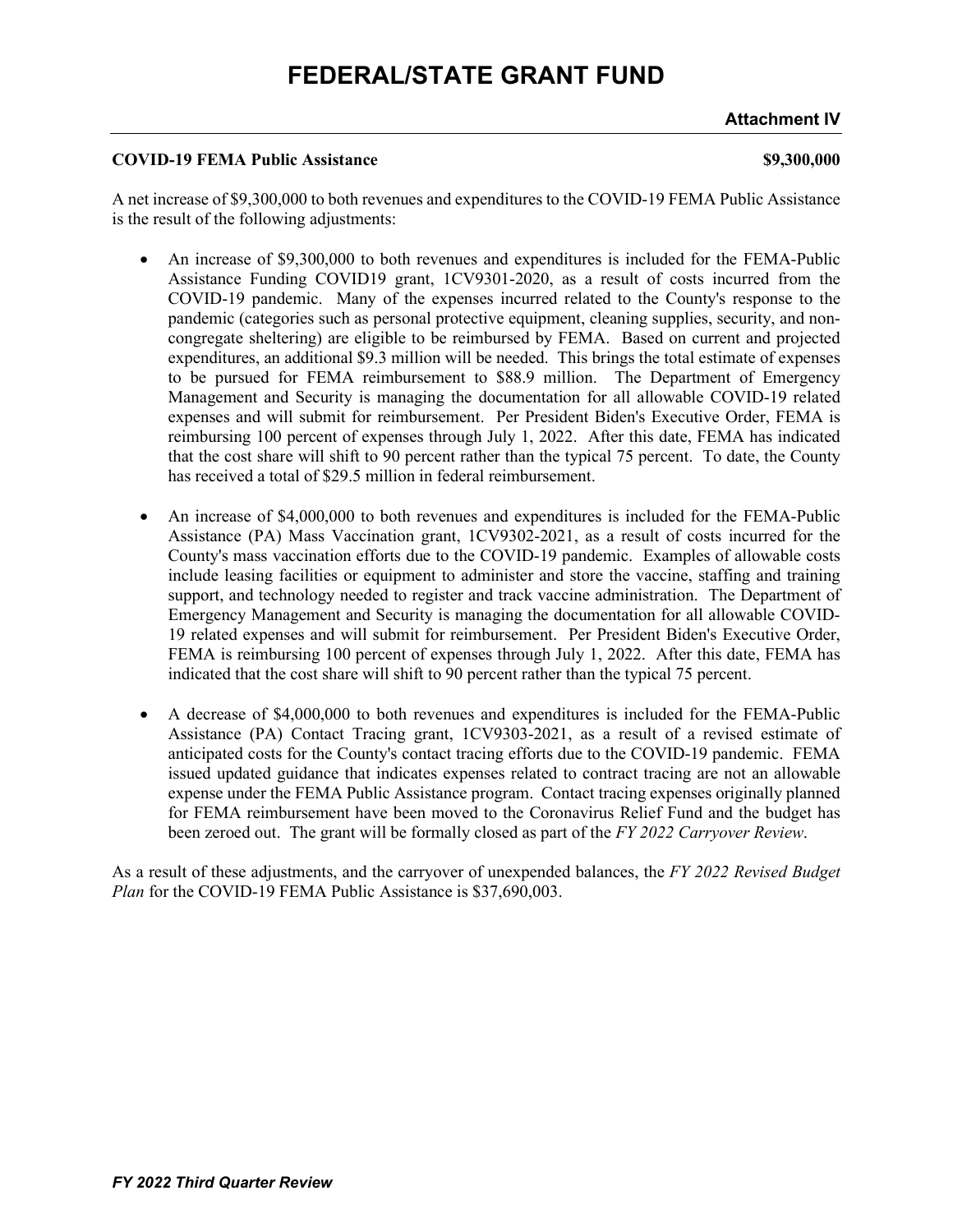### **AWARDS APPROVED ADMINISTRATIVELY BY THE DEPARTMENT OF MANAGEMENT AND BUDGET**

**(Since the** *FY 2022 Mid-Year Review***)**

#### **Department of Housing and Community Development**

An increase of \$1,016,706 was appropriated to revenues, expenditures and Local Cash Match for the Department of Housing and Community Development as a result of the following adjustment:

• On December 10, 2021 (AS 22165), an increase of \$1,016,706 to revenues, expenditures, and Local Cash Match was appropriated for the Emergency Solutions Grant (ESG), 1380101-2022, as a result of an award from the U.S. Department of Housing and Urban Development. These funds will support housing, community, and economic development activities as well as assistance for lowand moderate-income persons and special populations across the County. The required 50 percent Local Cash Match of \$508,353 is available from the Local Cash Match reserve. There are no positions associated with this award.

#### **Office of Human Rights and Equity Programs**

An increase of \$115,400 was appropriated to revenues and expenditures for the Office of Human Rights and Equity Programs as a result of the following adjustments:

- On November 23, 2021 (AS 22172), an increase of \$66,400 to both revenues and expenditures was appropriated for the U.S. Equal Employment Opportunity Commission (EEOC) Grant, 1390001- 2020, as a result of an award from the U.S. EEOC. Funding provides for the investigation of complaints of employment discrimination in Fairfax County. Any individual who applies for employment or is employed in Fairfax County is eligible to use these services. These funds will continue to support 1/0.75 FTE grant position. The County is under no obligation to continue this position when the grant funding expires. There is no Local Cash Match associated with this award.
- On November 19, 2021 (AS 22153), an increase of \$49,000 to both revenues and expenditures was appropriated for the U.S. Equal Employment Opportunity Commission (EEOC) Grant, 1390001- 2021, as a result of an award from the U.S. EEOC. Funding provides for the investigation of complaints of employment discrimination in Fairfax County. Any individual who applies for employment or is employed in Fairfax County is eligible to use these services. These funds will continue to support 1/0.75 FTE grant position. The County is under no obligation to continue this position when the grant funding expires. There is no Local Cash Match associated with this award.

### **McLean Community Center**

An increase of \$5,500 was appropriated to revenues and expenditures for the McLean Community Center as a result of the following adjustment:

• On October 11, 2021 (AS 22144), an increase of \$5,500 to both expenditures and revenues was appropriated to the Garba360 Mid Atlantic Tours - NEA Grant, 1490001-2022, as a result of an award from the Mid Atlantic Arts Foundation. These pass-through funds from the National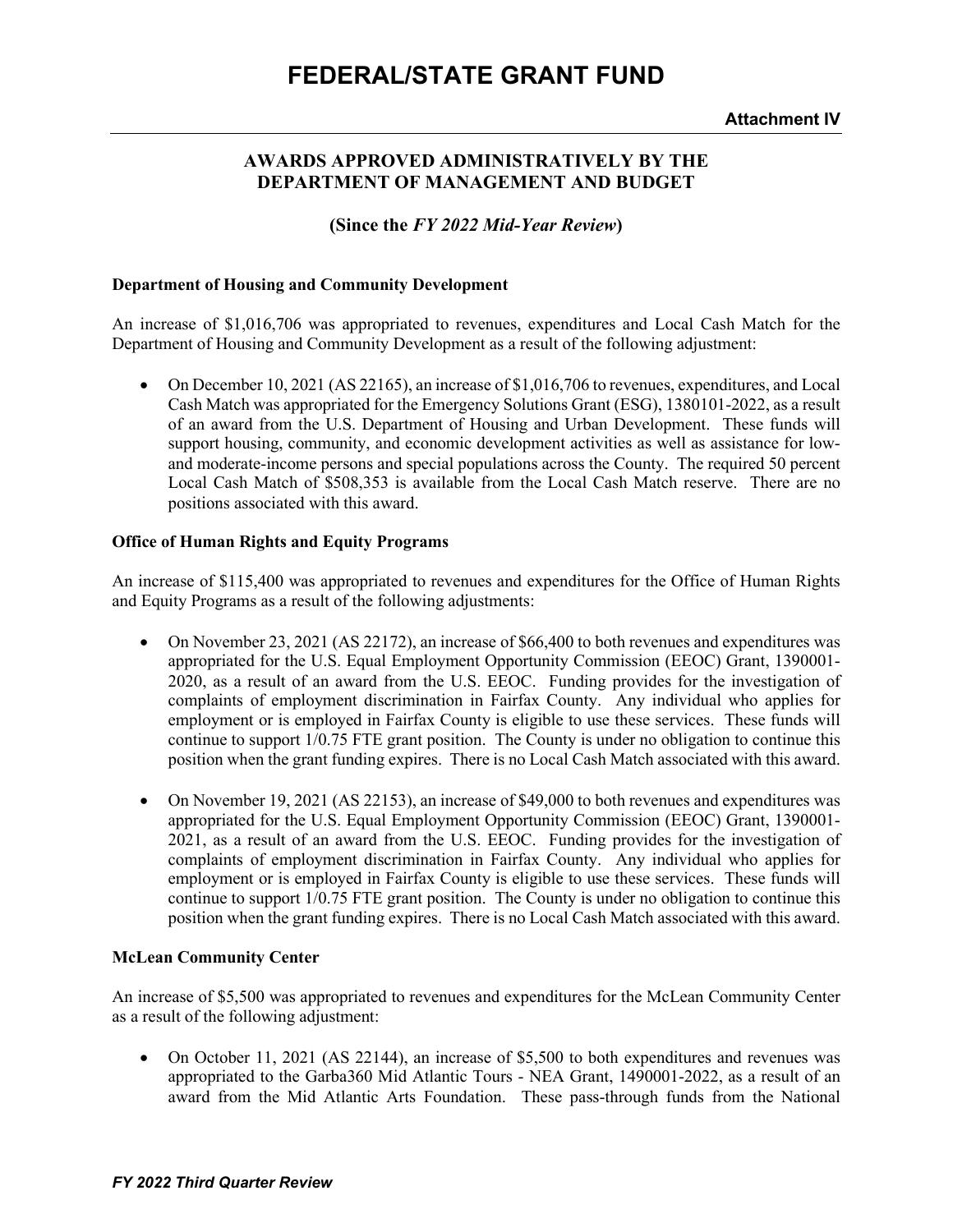Endowment for the Arts will support presentation of Garba360 as part of the Mid Atlantic Tours program. The grant period runs from August 18, 2021, through June 26, 2022. There are no positions associated with this award and no Local Cash Match is required.

#### **Department of Family Services**

An increase of \$4,157,363 was appropriated to revenues, expenditures and Local Cash Match for the Department of Family Services as a result of the following adjustments:

- On January 4, 2022 (AS 22196), an increase of \$65,404 to both revenues and expenditures was appropriated for the V-Stop Grant, 1670002-2022, as a result of an award from the Virginia Department of Criminal Justice Services. Funding supports a Crisis Line Specialist position. The Crisis Line Specialist will provide shift coverage and coordination of the County's 24-hour confidential domestic and sexual violence hotline and Lethality Assessment Protocol (LAP). The grant period is from January 1, 2022, to December 31, 2022. There is 1/0.9 FTE grant position associated with this award. The County is under no obligation to continue funding this position once grant funding expires. No Local Cash Match is required.
- On December 14, 2021 (AS 22185), an increase of \$1,340,774 to revenues, expenditures, and Local Cash Match was appropriated to the Community-Based Social Services Grant, 1670016-2022, as a result of an award from the Virginia Department for Aging and Rehabilitative Services. Funding will provide services to adults age 60 and older to enable them to live as independently as possible in the community. Services include assisted transportation, information and referral, telephone reassurance, volunteer home services, insurance counseling, and other related services. The grant period runs from October 1, 2021, through September 30, 2022. These funds will continue to support 9/8.5 FTE grant positions. The County is under no obligation to continue funding positions associated with this award when grant funding has expired. Local Cash Match in the amount of \$163,215 is available from the Local Cash Match reserve for anticipated grant awards.
- On December 13, 2021 (AS 22156), an increase of \$340,513 to revenues, expenditures, and Local Cash Match was appropriated for the Long-Term Care Ombudsman Grant, 1670017-2022, as a result of an award from the Virginia Department for Aging and Rehabilitative Services. Funding will improve the quality of life for the more than 10,000 residents in 110 nursing and assisted living facilities by educating residents and care providers about patient rights and by resolving complaints against nursing and assisted living facilities, as well as home care agencies, through counseling, mediation, and investigation. The grant period runs from October 1, 2021, through September 30, 2022. Funding will continue to support 3/3.0 FTE grant positions. The County is under no obligation to continue funding positions associated with this award when grant funding has expired. Local Cash Match in the amount of \$25,268 is available from the Local Cash Match reserve for anticipated grant awards.
- On December 10, 2021 (AS 22157), an increase of \$326,420 to both expenditures and revenues was appropriated for the Homemaker/Fee-for-Service Grant, 1670018-2022, as a result of an award from the Virginia Department for Aging and Rehabilitative Services. Funding will provide homebased care to adults age 60 and older to enable them to remain in their homes rather than in more restrictive settings. Services are primarily targeted toward those older adults who are frail, isolated, of a minority group, or in economic need. The grant period runs from October 1, 2021, through September 30, 2022. There are no positions associated with this award and no Local Cash Match is required.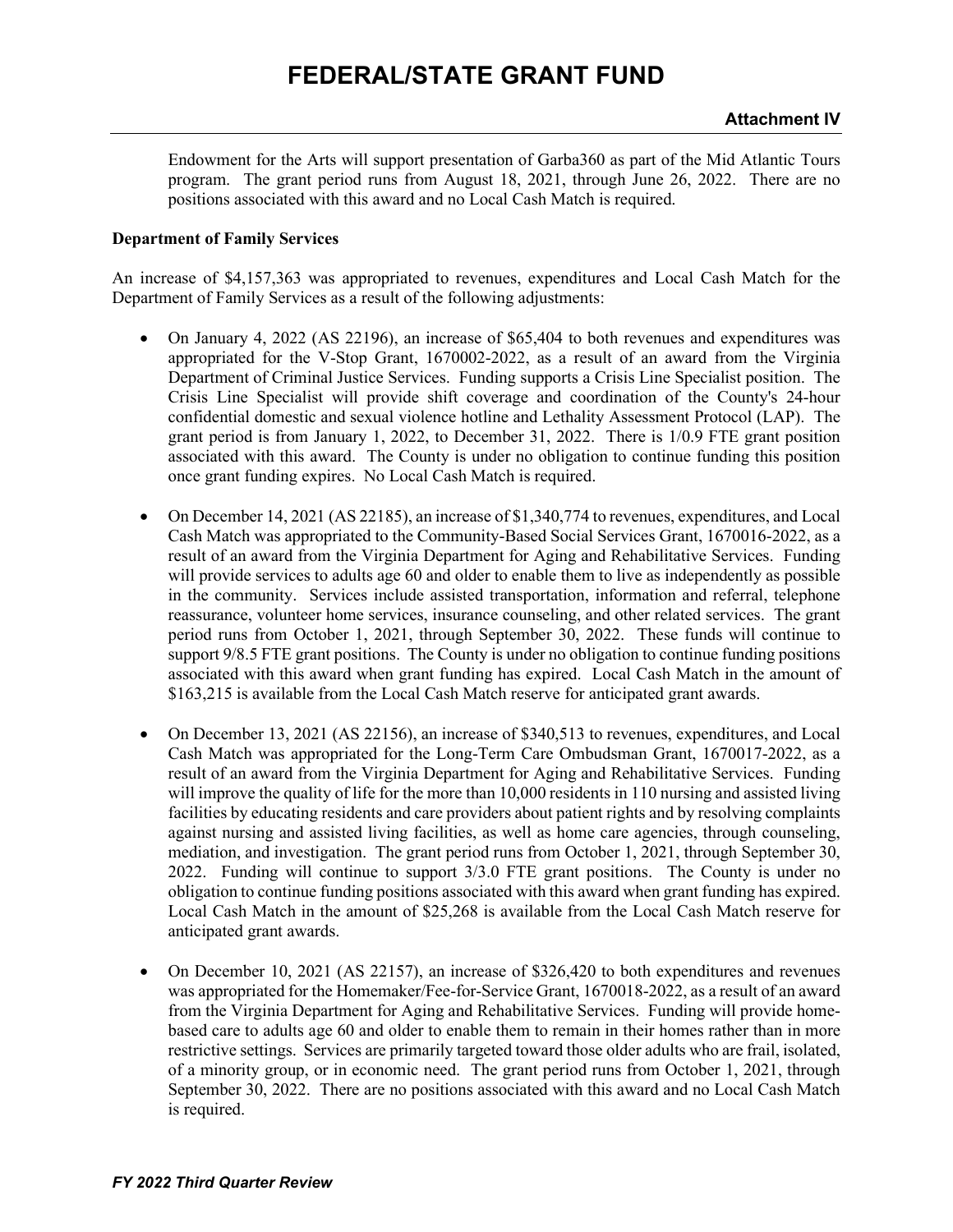- On December 10, 2021 (AS 22155), an increase of \$1,619,417 to expenditures, revenues, and Local Cash Match was appropriated for the Congregate Meals Grant, 1670019-2022, as a result of an award from the Virginia Department for Aging and Rehabilitative Services. Funding provides one meal a day, five days a week at congregate meal sites around the County including the County's senior and adult day health centers, several private senior centers, and other sites serving older adults such as the Alzheimer's Family Day Center. Congregate meals are also provided to residents of the County senior housing complexes. The grant period runs from October 1, 2021, through September 30, 2022. Local Cash Match in the amount of \$854,872 is available from the Local Cash Match reserve. There are no positions associated with this award.
- On December 14, 2021 (AS 22158), an increase of \$464,835 to expenditures, revenues, and Local Cash Match was appropriated for the Care Coordination Grant, 1670021-2022, as a result of an award from the Virginia Department for the Aging and Rehabilitative Services. Services are provided to elderly persons at-risk of institutionalization who have deficiencies in two or more activities of daily living. Care Coordination Services include intake, assessment, plan of care development, implementation of the plan of care, service monitoring, follow-up, and reassessment. The grant period runs from October 1, 2021, through September 30, 2022. Funds will continue to support 3/3.0 FTE grant positions. The County is under no obligation to continue funding these positions when grant funding has expired. Local Cash Match in the amount of \$131,315 is available from the Local Cash Match reserve for anticipated grant awards.

#### **Health Department**

An increase of \$3,450,073 was appropriated to revenues and expenditures for the Health Department as a result of the following adjustments:

- On December 3, 2021 (AS 22179), an increase of \$3,135,076 to both revenues and expenditures was appropriated for the Women, Infants, and Children (WIC) Grant, 1710002-2022, as a result of an award from the Virginia Department of Health. This program provides education and supplemental foods to pregnant and breastfeeding women, as well as infants and children up to five years of age, based on nutritional risk and income eligibility. The primary services provided are health screening, risk assessment, nutrition education and counseling, breastfeeding promotion, and referrals to health care. Supplemental food is provided at no cost to participants. Past experience shows that pregnant women who participate in the WIC Program have fewer low birth weight babies, experience fewer infant deaths, see the doctor earlier in pregnancy, and eat healthier. Funding will continue to support 49/49.0 FTE grant positions. The County is under no obligation to continue funding these positions once the grant has expired. There is no Local Cash Match associated with this award.
- On January 4, 2022 (AS 22197), an increase of \$170,000 to both revenues and expenditures was appropriated for the Tuberculosis (TB) Grant, 1710004-2022, from the reserve for anticipated grant awards. This funding from the Virginia Department of Health, Office of Epidemiology will support tuberculosis community outreach initiatives during the period of January 1, 2022, to December 31, 2022. Funding will continue to support 2/2.0 FTE grant positions. The County is under no obligation to continue funding these positions when the grant funding expires. There is no Local Cash Match required to accept this award.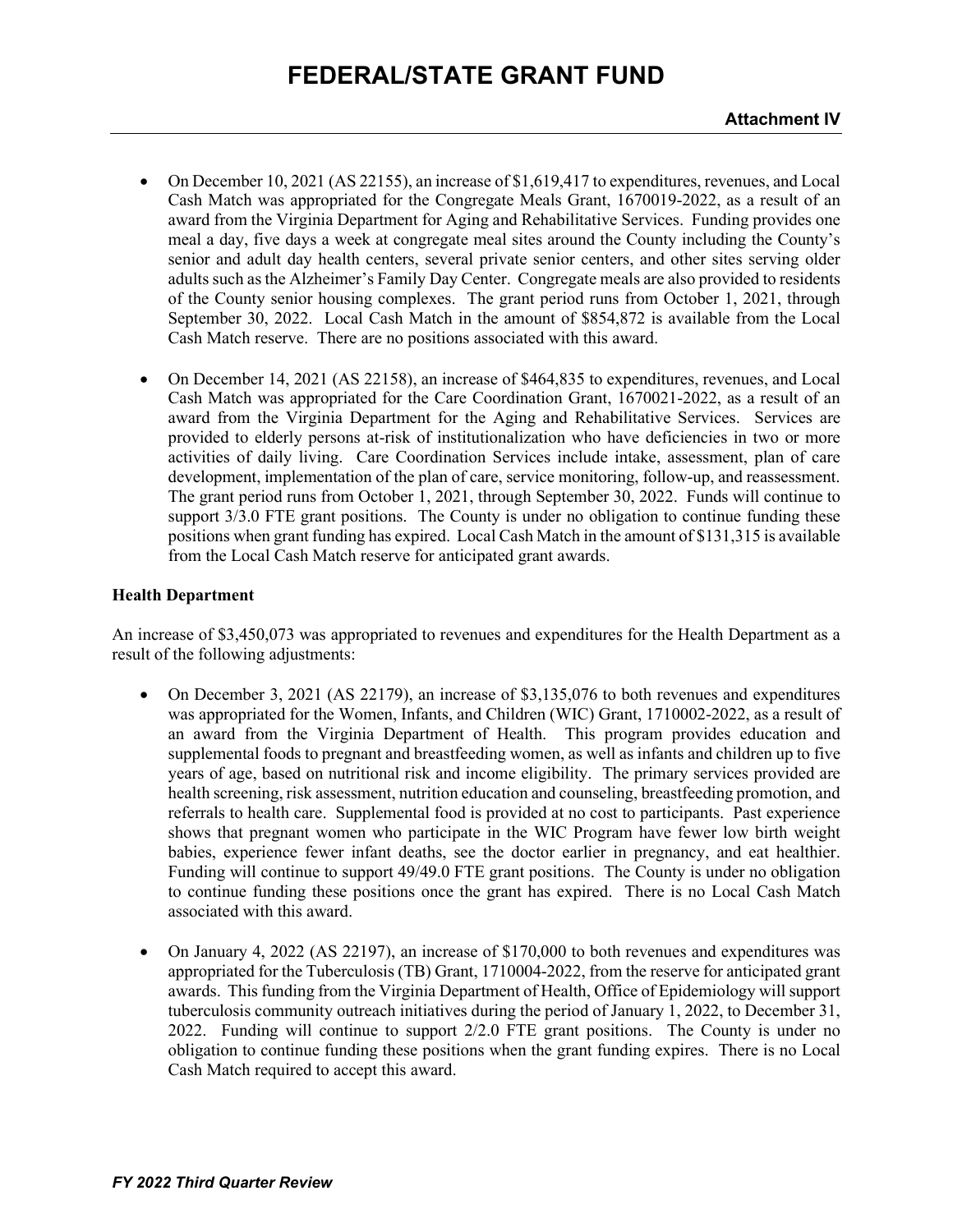- On November 19, 2021 (AS 22169), an increase of \$115,000 to both revenues and expenditures was appropriated for the Tuberculosis Outreach and Laboratory Support Services Grant, 1710011- 2022, as a result of an award from the Virginia Department of Health, Office of Epidemiology. These funds will be used for mileage reimbursements, communications charges, and staff time required to support operations within the Health Services Division of the Health Department. The grant period extends from July 1, 2021, to June 30, 2022. There are 2/2.0 FTE grant positions associated with this award. The County is under no obligation to continue these positions once grant funding has expired. No Local Cash Match is required.
- On February 4, 2022 (AS 22212), an increase of \$29,997 to both revenues and expenditures was appropriated for the Maternal, Infant and Early Childhood Home Visiting (MIECHV) Program Supplement Grant, 1710044-2022, as a result of an award from the Virginia Department of Health, Office of Family Health Services. Additional funding has been provided to supplement the Nurse-Family Partnership (NFP) evidence-based early childhood home visiting program in the Bailey's Crossroads community. The grant period runs from January 26, 2022, to September 29, 2022. There are no positions associated with this award and no Local Cash Match is required.

#### **Fairfax-Falls Church Community Services Board**

An increase of \$225,000 was appropriated to revenues and expenditures for the Fairfax-Falls Church Community Services Board as a result of the following adjustments:

- On October 11, 2021 (AS 22129), an increase of \$50,000 to both revenues and expenditures was appropriated for the Turning Point: Young Adult Services Initiative (SMI) Grant, 1760030-2022, as a result of a supplemental award from the Virginia Department of Behavioral Health and Developmental Services. These funds provide medical and psychosocial support services as well as supported employment, education, and family engagement services for young adults, ages 16 to 25, experiencing first episode psychosis. The funding period is July 1, 2021, to June 30, 2022. These funds will continue to support 8/8.0 FTE grant positions. The County is under no obligation to continue these positions when the grant funding expires. There is no Local Cash Match associated with this award.
- On November 18, 2021 (AS 22167), an increase of \$75,000 to both revenues and expenditures was appropriated for the VA State Opioid Response (SOR) Prevention Grant, 1760057-2022, as a result of a federal pass-through award from the Department of Behavioral Health and Developmental Services. This grant addresses the current opioid crisis by utilizing the most effective researchbased strategies identified by the Partnership for Success (PFS) Evidence Based Work Group (EBWG) to address opioid misuse. The grant period is from October 1, 2021, to September 29, 2022. There are no positions associated with this award and no Local Cash Match is required.
- On January 18, 2022 (AS 22182), an increase of \$100,000 to both revenues and expenditures was appropriated for the Mental Health Services Block Grant (MHBG) CAA Supplemental Funds Grant, 1760084-2022, as a result of an award from the Virginia Department of Behavioral Health and Developmental Services. Funding will be used to implement evidenced based initiatives and strategies that promote a comprehensive approach to suicide prevention across the lifespan. The initiatives are intended to extend the reach and impact of suicide prevention efforts, afford greater access to suicide prevention resources by affected communities, and leverage and reduce cost for individual localities related to training or other suicide prevention action strategies. The funding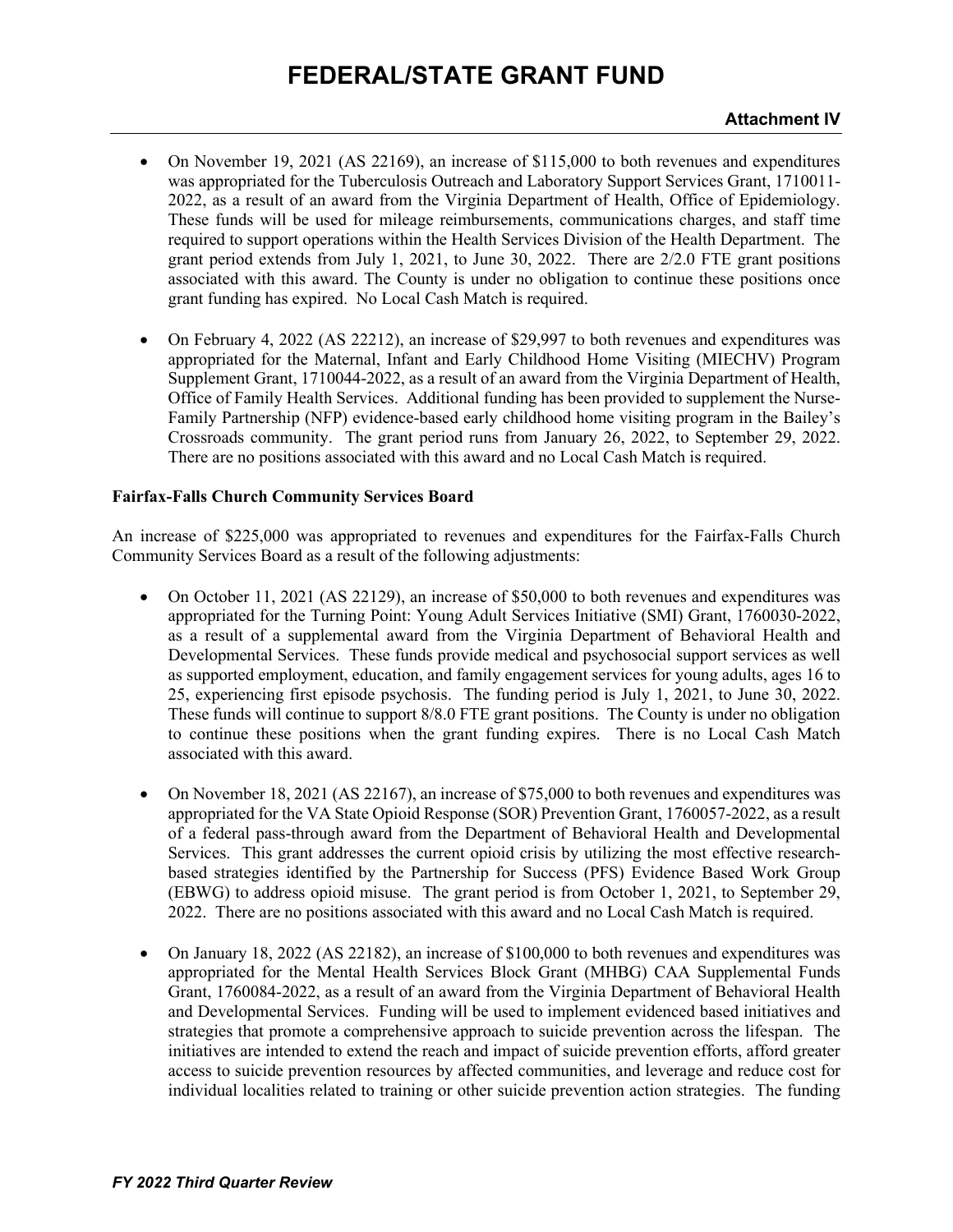period is August 1, 2021, through March 14, 2023. There are no positions associated with this funding and no Local Cash Match is required.

#### **Department of Neighborhood and Community Services**

An increase of \$9,090 was appropriated to revenues and expenditures for the Department of Neighborhood and Community Services as a result of the following adjustment:

• On January 13, 2022 (AS 22193), an increase of \$9,090 to both revenues and expenditures was appropriated for The Clubhouse Network Tech Refresh and Retool Grant, 1790048-2022, as a result of an award from The Clubhouse Network. This grant will be used to support youth with a cutting-edge technology-rich experience including high-end technology tools and professional software for creative self-expression. The funding will provide equipment upgrades and replacements for continued access to mainstream technologies that provide equitable access to STEAM related college/career/lifetime learning opportunities. There are no positions and no Local Cash Match associated with this grant.

#### **Police Department**

An increase of \$290,023 was appropriated to revenues and expenditures for the Police Department as a result of the following adjustments:

- On October 13, 2021 (AS 22141), an increase of \$29,000 to both revenues and expenditures was appropriated for the DMV Highway Safety - Alcohol Enforcement Grant, 1900013-2022, as a result of an award from the Virginia Department of Motor Vehicles (DMV). This funding supports overtime and training expenses for an information and enforcement program targeting proper attention to traffic safety laws in Fairfax County. Program components include enforcement and education activities such as Sobriety Checkpoints, Click It or Ticket, Driving While Intoxicated (DWI) saturation patrols, and related traffic safety projects. The grant period runs from October 1, 2021, through September 30, 2022. There are no positions associated with this award and no Local Cash Match is required.
- On October 12, 2021 (AS 22142), an increase of \$6,000 to both revenues and expenditures was appropriated for the DMV Highway Safety - Pedestrian/Bicycle Enforcement Grant, 1900023- 2022, as a result of an award from the Virginia Department of Motor Vehicles (DMV). Funding supports overtime costs for an educational and enforcement program targeting pedestrian and bicyclist safety laws in Fairfax County. The project period runs from October 1, 2021, through September 30, 2022. These funds do not support any positions and no Local Cash Match is required.
- On October 12, 2021 (AS 22143), an increase of \$50,400 to both revenues and expenditures was appropriated for the DMV Highway Safety - Speeding Enforcement Grant, 1900024-2022, as a result of an award from the Virginia Department of Motor Vehicles (DMV). Funding will support overtime costs and radar units for a traffic safety law enforcement program targeting speeding violations in Fairfax County. The project period runs from October 1, 2021, through September 30, 2022. These funds do not support any positions and no Local Cash Match is required.
- On November 4, 2021 (AS 22138), an increase of \$45,000 to both revenues and expenditures was appropriated for the State Police Internet Crimes Against Children (ICAC) Task Force Grant,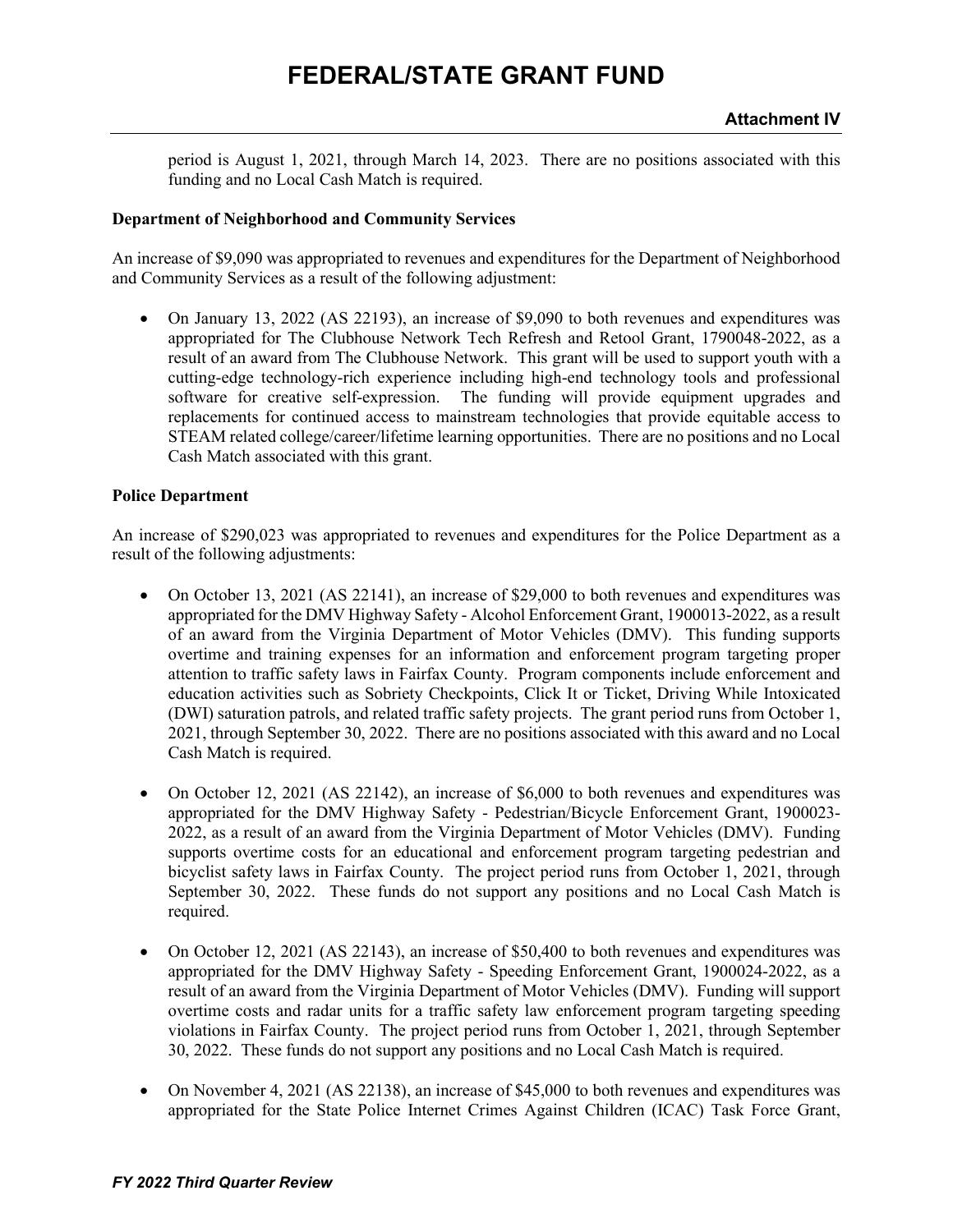1900028-2022, as a result of an award from the Virginia Department of State Police. Funding will support the Northern Virginia Internet Crimes Against Children Task Force's overall mission of combating Internet crimes against children. These funds do not support any positions and no Local Cash Match is required.

• On December 17, 2021 (AS 22181), an increase of \$159,623 to both revenues and expenditures was appropriated for the Fairfax County Police Department (FCPD) Virginia Hate Crime Grant, 1900037-2022, as a result of an award from the Virginia Department of Criminal Justice Services. Funding will support a synagogue, a community center, and a school to improve their security in hopes of deterring, detecting, delaying, and denying threats and attacks against hate crimes. There are no positions or Local Cash Match associated with this award.

### **Fire and Rescue Department**

An increase of \$1,393,022 was appropriated to revenues, expenditures and Local Cash Match for the Fire and Rescue Department as a result of the following adjustments:

- On December 1, 2021 (AS 22164), an increase of \$47,918 to both revenues and expenditures was appropriated for National Urban Search and Rescue Response Program Grant, 1920005-2021, as a result of a supplemental award from the Federal Emergency Management Agency (FEMA). The grant provides funding for a Cooperative Agreement with the Fire and Rescue Department's Urban Search and Rescue Team (VATF1) for the continued development and maintenance of the National Urban Search and Rescue Response System's resources. These funds will continue to support 4/4.0 FTE grant positions. The County is under no obligation to continue funding these positions once grant funding has expired. There is no Local Cash Match associated with this award.
- On November 9, 2021 (AS 22150), an increase of \$1,236,878 to both revenues and expenditures was appropriated for the National Urban Search and Rescue Response Program Grant, 1920005- 2022, as a result of an award from the Federal Emergency Management Agency (FEMA). The grant provides funding for a Cooperative Agreement with the Fire and Rescue Department's Urban Search and Rescue Team (VATF1) for the continued development and maintenance of the National Urban Search and Rescue Response System's resources. These funds will continue to support 4/4.0 FTE grant positions. The County is under no obligation to continue funding these positions once grant funding has expired. There is no Local Cash Match associated with this award.
- On October 13, 2021 (AS 22130), an increase of \$63,263 to revenues, expenditures, and Local Cash Match was appropriated for the Fire Prevention and Safety Grant, 1920019-2020, as a result of an award from the U.S. Department of Homeland Security, Federal Emergency Management Agency (FEMA). This funding will support the purchase of Temperature Limiting Control (TLC) burners to prevent cooking fires in low-income senior housing units and for printing fire safety booklets based on NFPA's "Remembering When" curriculum for the senior housing residents. There are no positions associated with this award. The required Local Cash Match of \$3,013 is available from the Local Cash Match reserve for anticipated awards.
- On December 2, 2021 (AS 22168), an increase of \$44,963 to both revenues and expenditures was appropriated for the MARS US&R Canine Training Facility Grant, 1920066-2018, as a result of an award from MARS, Inc. This funding is being provided to support upgrades and new equipment for the Urban Search and Rescue (US&R) canine training unit. The canines and their handlers train year-round at the Fire and Rescue Department's training facility in Lorton, Virginia, and host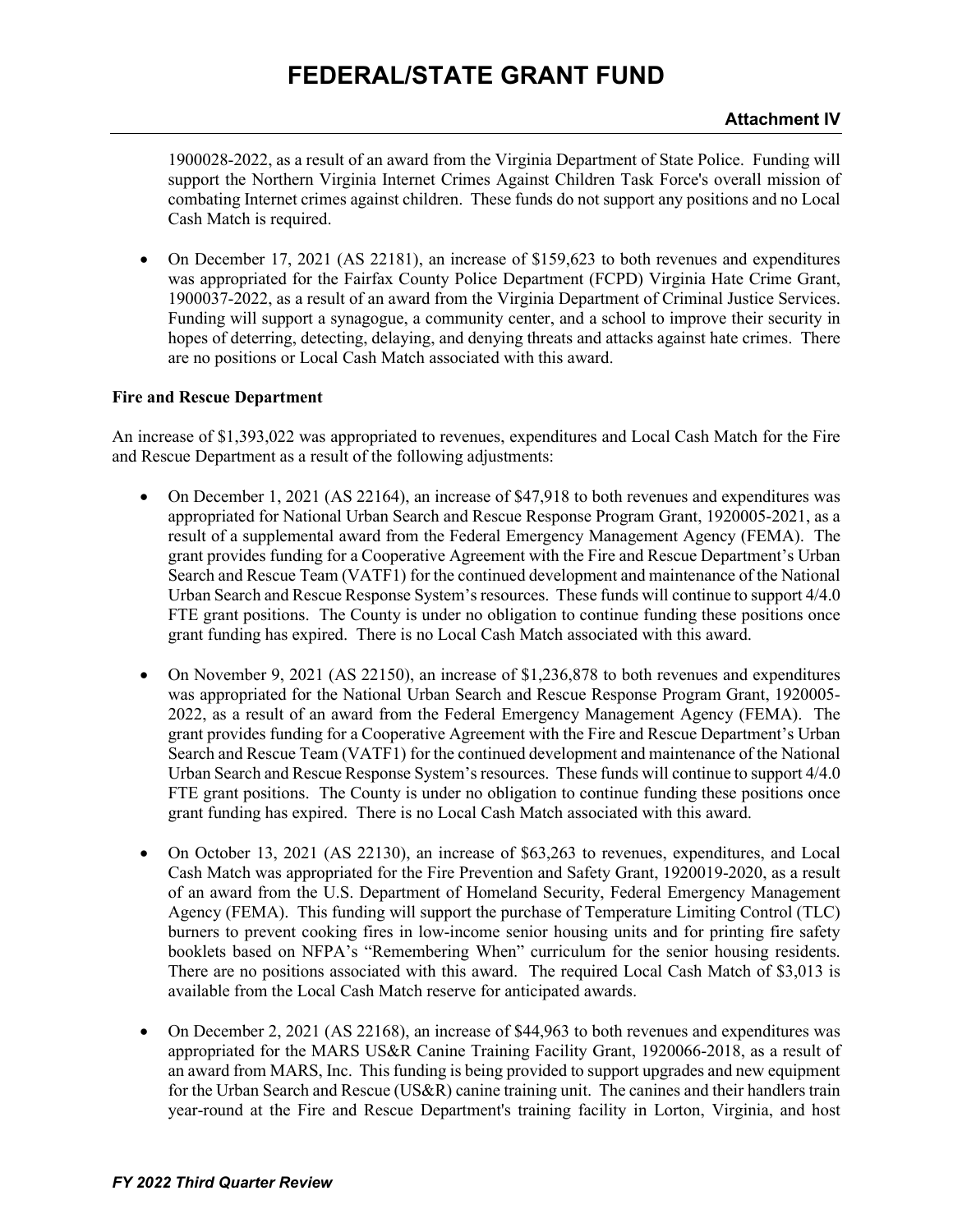training events for other domestic FEMA canine teams and internationally certified teams. This funding will help to provide high quality, real-life training props and scenarios and increase the capabilities of the canine first responder teams. There are no positions associated with this funding and no Local Cash Match is required.

#### **Emergency Preparedness**

An increase of \$176,564 was appropriated to revenues and expenditures for Emergency Preparedness as a result of the following adjustments:

- On January 19, 2022 (AS 22202), an increase of \$109,897 to both revenues and expenditures was appropriated to the Emergency Management Performance Grant, 1HS0012-2021, as a result of an award from the U.S. Department of Homeland Security through the Virginia Department of Emergency Management. This grant provides funds to enhance the capacity of localities to develop and maintain a comprehensive emergency management program by providing funding that supports planning, training, and equipment procurement activities for the grant period July 1, 2021, through June 30, 2022. Funding will continue to support 1/1.0 FTE grant position. The County is under no obligation to continue funding this position when grant funding expires. No Local Cash Match is required to accept this award.
- On November 9, 2021 (AS 22140), an increase of \$66,667 to both expenditures and revenues was appropriated for the UASI Cybersecurity Critical Infrastructure Analyst (PD) Grant, 1HS0091- 2019, as a result of an award from the U.S. Department of Homeland Security. This funding which passes-through the District of Columbia Homeland Security and Emergency Management Agency acting as the State Administrative Agency, will fund a contracted Cybersecurity and Critical Infrastructure Analyst who supports the National Capital Region by evaluating, analyzing, coordinating, and responding to threats or trends in the region. The grant period runs from September 1, 2019, through March 31, 2022. There are no positions or Local Cash Match associated with this award.

### **COVID-19 Funding**

An increase of \$111,310 was appropriated to revenues and expenditures for the COVID-19 Funding as a result of the following adjustments:

- On February 13, 2022 (AS 22220), an increase of \$65,102 to both revenues and expenditures was appropriated for the Utility Relief, Town of Herndon - State SLFRF Grant, 1CV2504-2022, as a result of an award from the Virginia Department of Housing and Community Development. The Commonwealth of Virginia has provided additional assistance through the State and Local Fiscal Recovery Funds (SLFRF) of the American Rescue Plan Act (ARPA) to make residential municipal utility system customers eligible for relief due to ongoing matters related to the COVID-19 pandemic. Funding will assist residential municipal utility customers with arrearages greater than 60 days for the time period between March 12, 2020, and August 31, 2021. The Town of Herndon was required to partner with the County in order to receive funds. Funding must be expended by February 28, 2022. There are no positions associated with this award and no Local Cash Match is required.
- On February 5, 2022 (AS 22201), an increase of \$46,208 to both revenues and expenditures was appropriated for the Library Services and Technology Act (LSTA) ARPA State Grant, 1CV5201-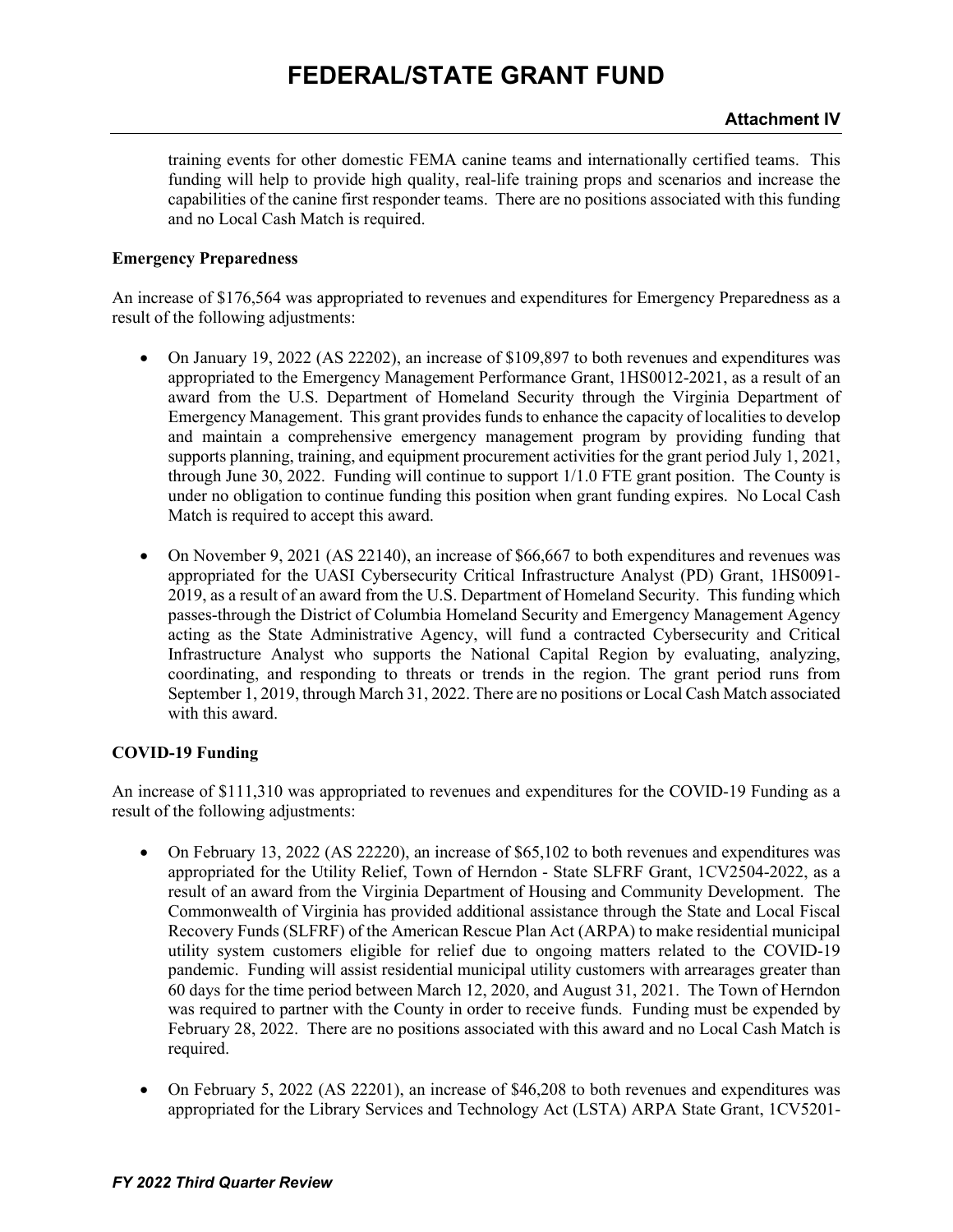2021, as a result of an award from the Library of Virginia. This grant will be used to respond directly and immediately to the pandemic as well as to related economic and community needs through equitable approaches in digital inclusion and library services. No positions are supported by the funding and there is no Local Cash Match associated with this grant.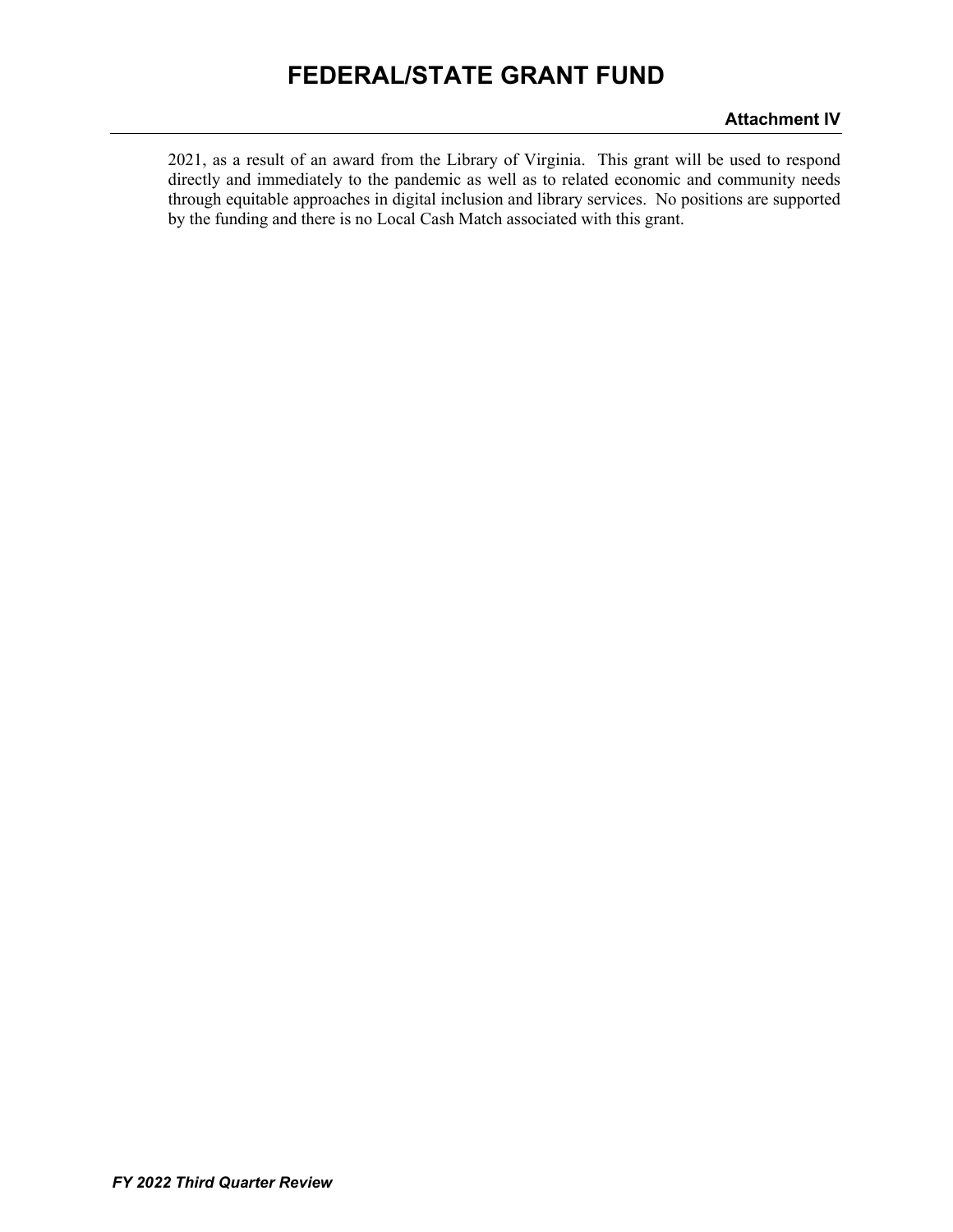### **Attachment IV**

### FUND STATEMENT

|                                                         |                   | FY 2022            | FY 2022               | FY 2022               | <b>Increase</b> |
|---------------------------------------------------------|-------------------|--------------------|-----------------------|-----------------------|-----------------|
|                                                         | FY 2021           | Adopted            | <b>Revised</b>        | <b>Third Quarter</b>  | (Decrease)      |
| Category                                                | <b>Actual</b>     | <b>Budget Plan</b> | <b>Budget Plan</b>    | <b>Estimate</b>       | $(Col. 5-4)$    |
| <b>Beginning Balance<sup>1</sup></b>                    | \$34,136,420      | \$742,265          | \$41,780,816          | \$41,780,816          | \$0             |
| Revenue:                                                |                   |                    |                       |                       |                 |
| Federal Funds <sup>2</sup>                              | \$154,015,592     | \$0                | \$332,037,549         | \$354,317,110         | \$22,279,561    |
| State Funds <sup>2</sup>                                |                   |                    |                       |                       |                 |
|                                                         | 45,091,343        | 0                  | 107,401,889           | 107,490,400           | 88,511          |
| Other Revenue<br>Other Match                            | 35, 155, 445<br>0 | 0<br>0             | 15,227,111<br>994,620 | 20,409,920<br>994,620 | 5,182,809<br>0  |
| Reserve for Estimated Grant Funding                     | 0                 | 113,705,421        | 42,402,135            | 42,402,135            | 0               |
| <b>Total Revenue</b>                                    | \$234,262,380     | \$113,705,421      | \$498,063,304         | \$525,614,185         | \$27,550,881    |
| Transfers In:                                           |                   |                    |                       |                       |                 |
| General Fund (10001)                                    |                   |                    |                       |                       |                 |
| Local Cash Match                                        | \$2,899,844       | \$0                | \$4,272,082           | \$4,169,544           | (\$102,538)     |
| Reserve for Estimated Local Cash Match                  | 1,532,810         | 4,432,654          | 160,572               | 263,110               | 102,538         |
| <b>Total Transfers In</b>                               | \$4,432,654       | \$4,432,654        | \$4,432,654           | \$4,432,654           | \$0             |
| <b>Total Available</b>                                  | \$272,831,454     | \$118,880,340      | \$544,276,774         | \$571,827,655         | \$27,550,881    |
| Expenditures:                                           |                   |                    |                       |                       |                 |
| COVID-19 Funding <sup>2</sup>                           | \$67,944,434      | \$0                | \$107,763,563         | \$109,223,602         | \$1,460,039     |
| COVID-19 FEMA Public Assistance <sup>2</sup>            | 46,794,653        | 0                  | 28,390,003            | 37,690,003            | 9,300,000       |
| Emergency Preparedness <sup>3</sup>                     | 12,006,571        | 0                  | 17,064,713            | 19,834,418            | 2,769,705       |
| Department of Vehicle Services                          | 0                 | 0                  | 273,700               | 273,700               | 0               |
| Office of Elections                                     | 1,243,241         | 0                  | 188,709               | 188,709               | 0               |
| Dept. of Public Works & Environmental Svcs.             | 0                 | 0                  | 1,664,780             | 1,664,780             | 0               |
| <b>Economic Development Authority</b>                   | 1,750,000         | 0                  | 4,000,000             | 4,000,000             | 0               |
| Dept. of Planning and Development                       | 4,092             | 0                  | 10,716                | 10,716                | 0               |
| Dept. of Housing and Community Development <sup>2</sup> | 2,286,830         | 0                  | 3,967,031             | 3,967,031             | 0               |
| Office of Human Rights                                  | 184,661           |                    | 713,309               | 713,309               | 0               |
|                                                         | 19,564,845        | 0<br>0             | 151,562,499           | 158,382,280           | 6,819,781       |
| Department of Transportation <sup>2</sup>               |                   |                    |                       |                       |                 |
| McLean Community Center                                 | 0                 | 0                  | 5,500                 | 5,500                 | 0               |
| Fairfax County Public Library                           | 638               | 0                  | 0                     | 0                     | 0               |
| Department of Family Services <sup>2</sup>              | 10,438,477        | 0                  | 25,713,670            | 27,816,264            | 2,102,594       |
| Health Department                                       | 4,603,617         | 0                  | 7,443,725             | 7,443,725             | 0               |
| Office to Prevent and End Homelessness                  | 467,915           | 0                  | 0                     | 0                     | $\Omega$        |
| Fairfax-Falls Church Community Svcs Board               | 20,046,373        | 0                  | 68,468,490            | 68,551,823            | 83,333          |
| Office of Strategy Management                           | 332,406           | 0                  | 281,733               | 281,733               | 0               |
| Dept. Neighborhood and Community Svcs                   | 31,419,432        | 0                  | 37,662,374            | 42,551,934            | 4,889,560       |
| <b>Circuit Court and Records</b>                        | 8,282             | 0                  | 11,777                | 11,777                | 0               |
| Juvenile and Domestic Relations District Court          | (103, 410)        | 0                  | 277,035               | 277,035               | 0               |
| Commonwealth's Attorney                                 | 9,753             | 0                  | 48,093                | 48,093                | 0               |
| <b>General District Court</b>                           | 760,515           | 0                  | 880,124               | 880,124               | 0               |
| <b>Police Department</b>                                | 3,061,223         | 0                  | 7,225,771             | 7,151,472             | (74, 299)       |
| Office of the Sheriff                                   | 426,027           | 0                  | 301,574               | 334,870               | 33,296          |
| Fire and Rescue Department                              | 7,760,698         | 0                  | 26,823,857            | 26,823,857            | 0               |
| Department of Public Safety Communications              | 37,290            | 0                  | 99,125                | 99,125                |                 |
| Department of Animal Sheltering                         | 2,075             | 0                  | 119,077               | 183,411               | 64,334          |
| Unclassified Administrative Expenses                    | 0                 | 118,138,075        | 52,573,562            | 52,676,100            | 102,538         |
| <b>Total Expenditures</b>                               | \$231,050,638     | \$118,138,075      | \$543,534,510         | \$571,085,391         | \$27,550,881    |
| <b>Total Disbursements</b>                              | \$231,050,638     | \$118,138,075      | \$543,534,510         | \$571,085,391         | \$27,550,881    |
| <b>Ending Balance<sup>4</sup></b>                       | \$41,780,816      | \$742,265          | \$742,265             | \$742,265             | \$0             |